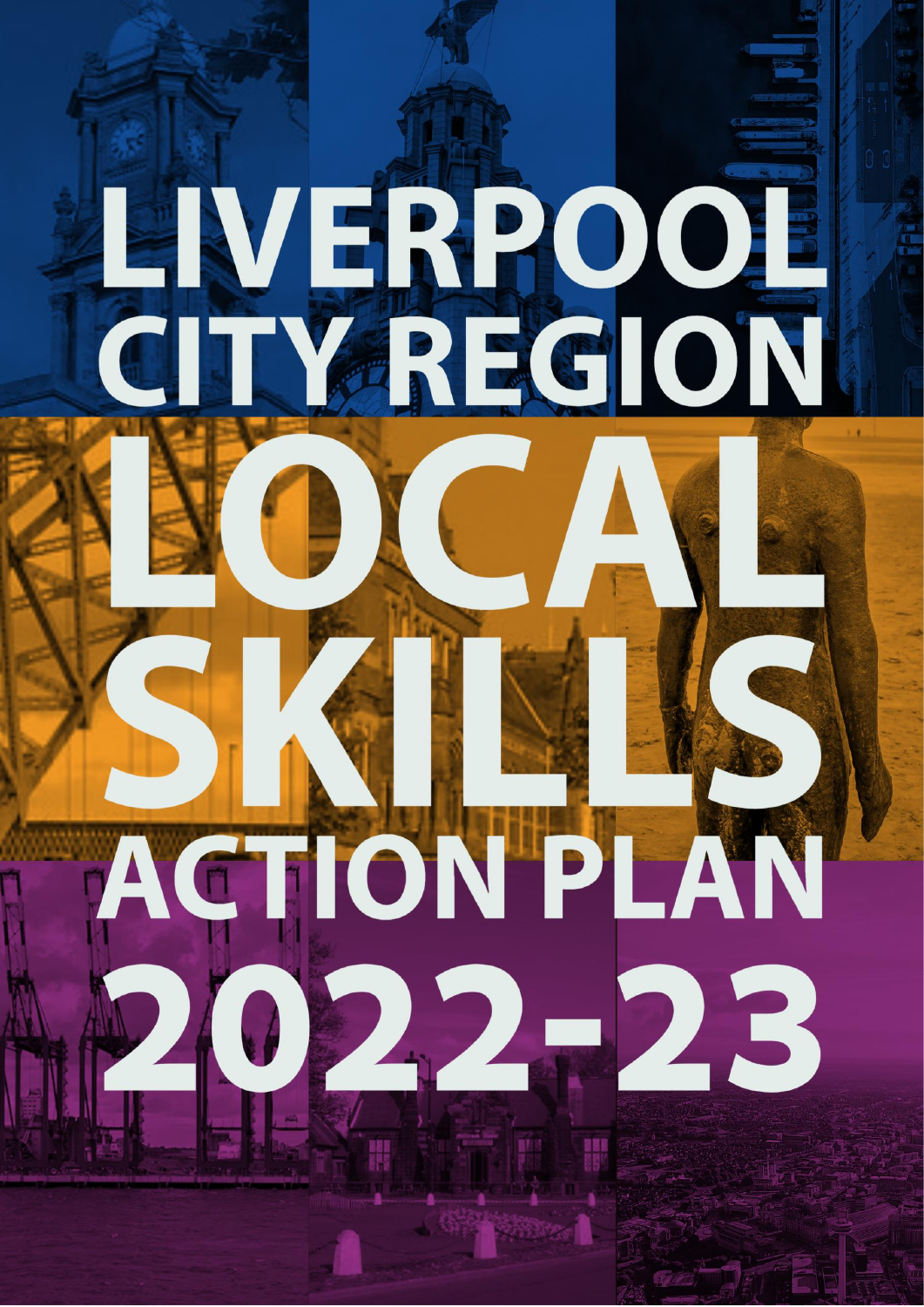### **Liverpool City Region**

## **Local Skills Action Plan 2022/23**

### **Context and summary of position**

The economic crisis provoked by the COVID-19 pandemic has had a detrimental effect on the people and businesses in the City Region: whilst recovery has been faster than many projected in early 2021, there have been sectors, businesses and groups of people who have found this challenging. This has exacerbated a number of the gaps that were previously in place, with women, black and ethnic minority people and those with a disability in particular requiring additional focus and support.

The economic crisis saw a significant increase in the number of people claiming unemployment benefits, and this has now reduced to 52,970 in December 2021, an increase of 32% compared to pre pandemic levels: this trend is encouraging. The number of people on furlough mitigated the expected increase in unemployment, although many have chosen not to return to their original job roles. Many businesses are finding it hard to survive this extended period, particularly in the Visitor and Culture Economy. There are other businesses, especially those in health, care, digital and logistics, who have seen strong demand for jobs and growth over recent months, and which expect to continue further.

Young people have been more affected than most in their job prospects, with them more likely to be working in affected sectors and employers than older workers. The additional support through schemes such as Kickstart has been optimised, although the full effects cannot be fully mitigated.

The number of vacancies advertised by employers has increased significantly during the year, and reached 20,000 per week by December 2021, falling back to around 18,000 per week in January 2022: this compares to pre pandemic levels of around 12,000 per week. Employers are finding it harder to recruit to experienced roles, and wage rates are increasing as a result. They are also having to put more time and effort into onboarding and inducting new staff, given the fierce competition for new staff with a range of innovative examples of practice in place.

There are a number of trends which can be captured from this current crisis which are likely to continue long after this: adopting a more hybrid approach to office/home based working, the expansion of the employer role and a social safety net and the change from efficiency to resilience as a focus are amongst them. Businesses will need to adapt to these trends, and the training support they require to capture these will need to change: businesses need to be clear about what these trends will be and to communicate them effectively.

The last 12 months have seen a focus from many employers on improving the employment terms and conditions of their staff as part of addressing shortages. The accreditation and celebration of employers against the Fair Employment Charter will identify those who are excelling at this.

The longstanding issue of qualification levels in the City Region being below national rates continue, and there is a significant risk of these being widened as a result of this crisis.



**METROMAYOR** 

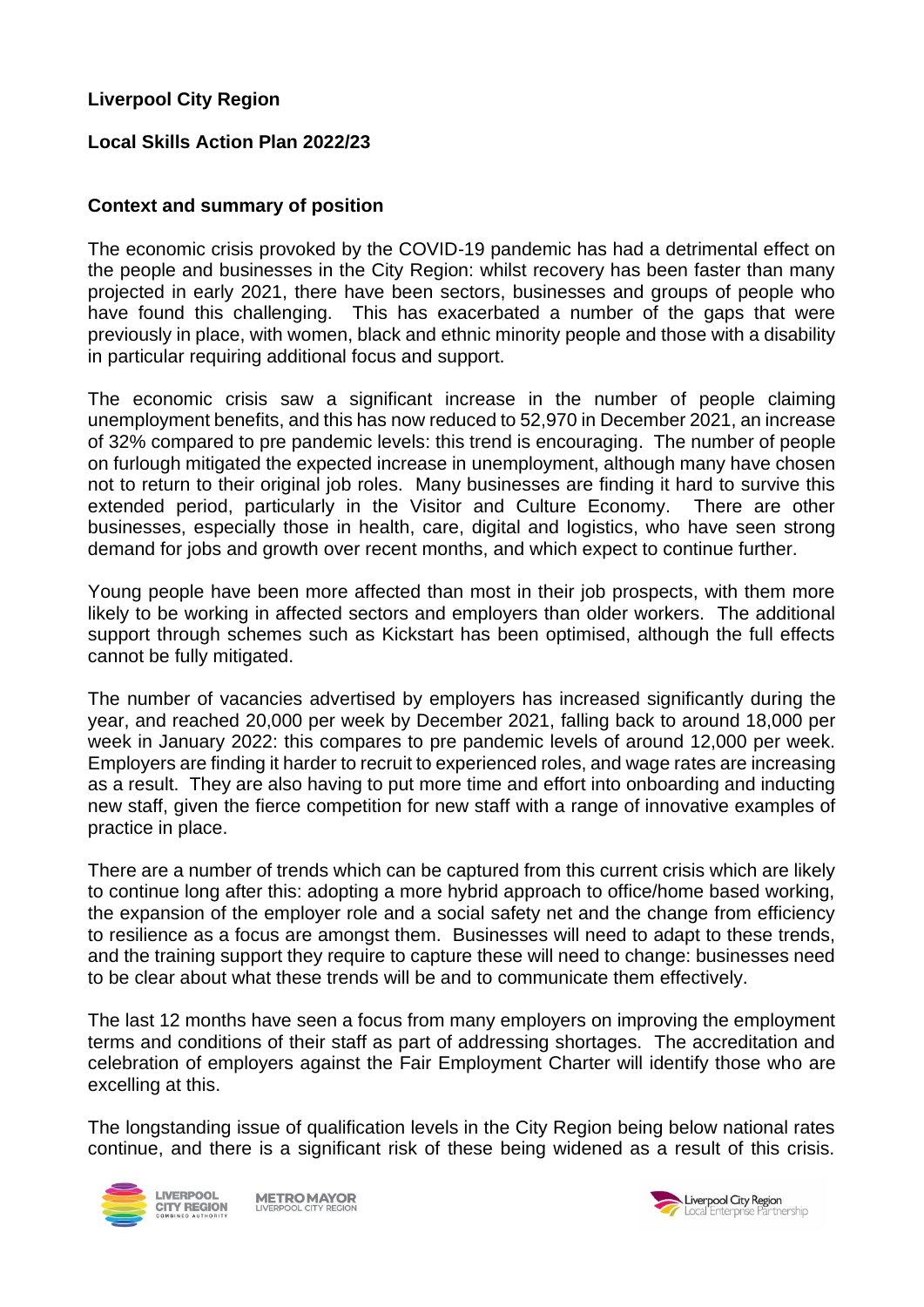Whilst there has been positive progress of late (especially at Level 4+), there remain gaps in GCSE attainment and at all qualification levels in comparison to national rates. Qualifications are used by many employers to sift applications hence the reason it is important to focus upon them and help residents to attain them.

The needs of employers have both remained largely the same and changed significantly over the last 12 months. New qualifications have been introduced in our colleges which more closely meet the needs of businesses locally. Providers have demonstrated significant resilience and flexibility to meet employer and learner demands. Despite the best efforts of many though, there remain many people who are unable to access digital learning, due to lack of equipment, connectivity or a quiet place to study. Additional support, equipment and connectivity has been provided to bridge this gap but there remain many who are without digital access.

There has been a consistent desire to see more involvement and engagement of employers in specifying their current and future skills needs over many years. The City Region is well placed with this given the involvement of many employers on the Employment and Skills Board and the connection with the LEP's Sectoral Boards, Chambers of Commerce and other networks. Through the implementation of the Skills for Jobs White Paper and the Skills Bill, Government is testing out new approaches to doing so on a sectoral or thematic basis: these are expected to be rolled out in 2022/23 following a pathfinder phase.

There are opportunities coming up in 2022/23 which will contribute to levelling up and provide reasons for further optimism:

- the focus on retrofitting homes to comply with future climate obligations will create long term job opportunities in new roles:
- the move towards the use of hydrogen (available locally) as a fuel source will reduce emissions and create new opportunities, with hydrogen powered buses on the road in 2022 and delivery against Net Zero ambitions, including the further development off Glass Futures in St Helens and Ford's Halewood plant;
- the implementation of the Liverpool City Region freeport with an increase in freight and export with North and South America, as well as Ireland, through Liverpool as a result of Brexit will create new jobs; and
- the continued investment in bioscience research and manufacturing in the City Region will help to save lives whilst creating jobs and value.

To fully capture these opportunities will require many people to reskill and retrain, as well as other enhancing their skills through short courses. Colleges, training providers and universities will need to respond quickly to these needs to ensure that residents and employers are prepared for the opportunities and challenges ahead.

Government has responded and invested significantly in much provision which is designed to help people into work and to develop some skills. These schemes are helpful and are on top of both the mainstream offer available through Jobcentre Plus and colleges and the local offer, largely available through European Social Fund (to be replaced by Shared Prosperity Fund). Whilst the additional activity is welcome, the sheer number of schemes presents difficulties for many people and employers in understanding the landscape and making informed choices on what is best for them. This overall cohering of activity within the City



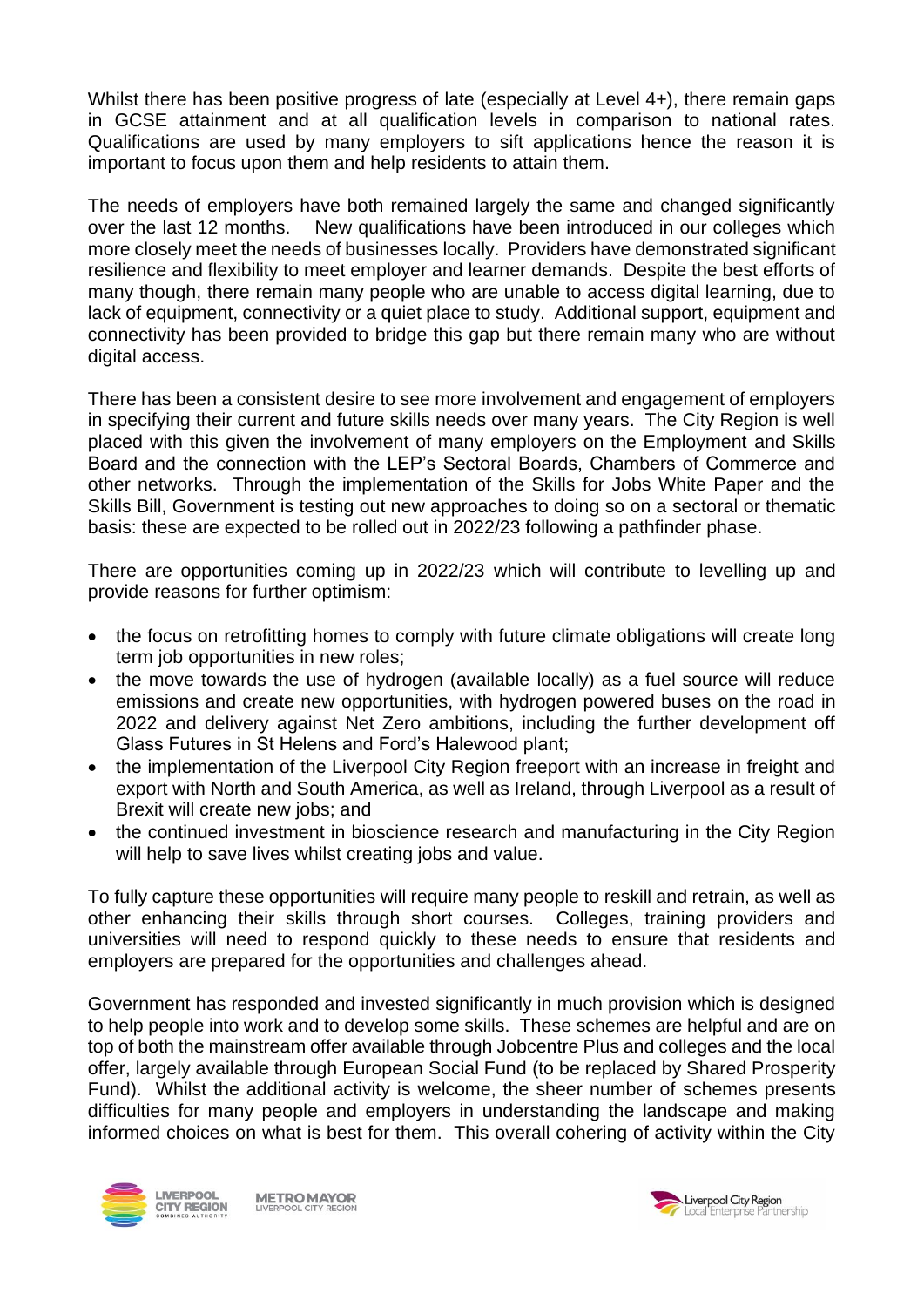Region remains a challenge in an attempt to simplify matters and is under discussion with Government officials.

# **Areas of focus**

Following review of the evidence and input from stakeholders, the following will be the action areas for focus in 2022/23:

- Enabling employers to fill the significant increase in vacancies and attracting suitably experienced talent, with the consequent impact on entry level opportunities;
- Continuing to seek reduction in unemployment and countering the concerning increase in economic inactivity;
- Tackling significant employment, unemployment and economic inactivity gaps remaining for women, those from an ethnic minority, those with a disability, young people and older people;
- Noting and attempting to simplify the increasingly complexity of support programmes available for people and businesses and the extended time taken to access support from national programmes;
- Promoting and opportunities for people to progress in work:
- Preparing for large scale opportunities for development in the City Region, including HyNet, Glass Futures, Ford's eDrive at Halewood, Retrofitting, Hydrogen power, Freeport and Life Sciences Research;
- Promote opportunities for future growth to young people and broader communities;
- Monitor the changing nature of work (especially post pandemic) and the need to prepare people for this, in term of content, requirements and potential location, communicating this effectively;
- Enable employers to support the increased levels of anxiety and poor mental health amongst many people following the pandemic, and work with employment support services for those out of work;
- Monitor the impact of long covid on people, who might already have underlying health conditions and not be able to regain previous levels of activity, and evolve services accordingly;
- Support employers in helping them with promoting good mental health for their staff;
- Communicate the need and opportunity to improve digital skills at all levels in organisations and amend attractiveness and suitability of training programmes to address this; and
- Develop more sustained funding approaches for programmes and activities to allow them to meet the needs of businesses and people.

Detailed actions are set out in Annex A to this Skills Action Plan: detailed sectoral skills needs are set out in Annex B and colleges, training providers and universities will be asked how they plan to respond to these. All existing funding streams will be reviewed to ensure that these priorities are baked in and delivered through these programmes.



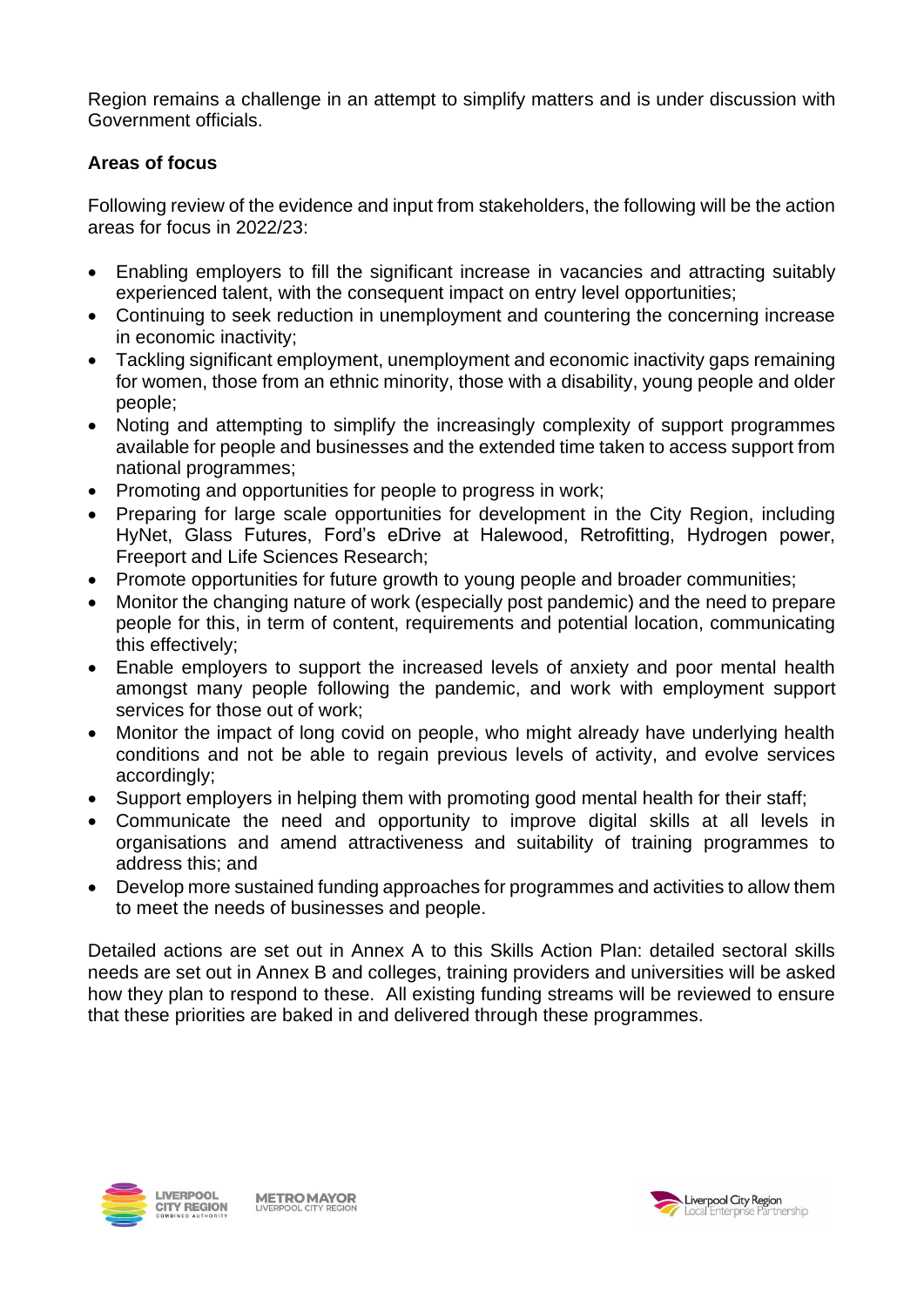## **Monitoring and review**

The actions set out will be monitored quarterly and progress reported back to the Employment and Skills Board, including reporting on the measures of success.



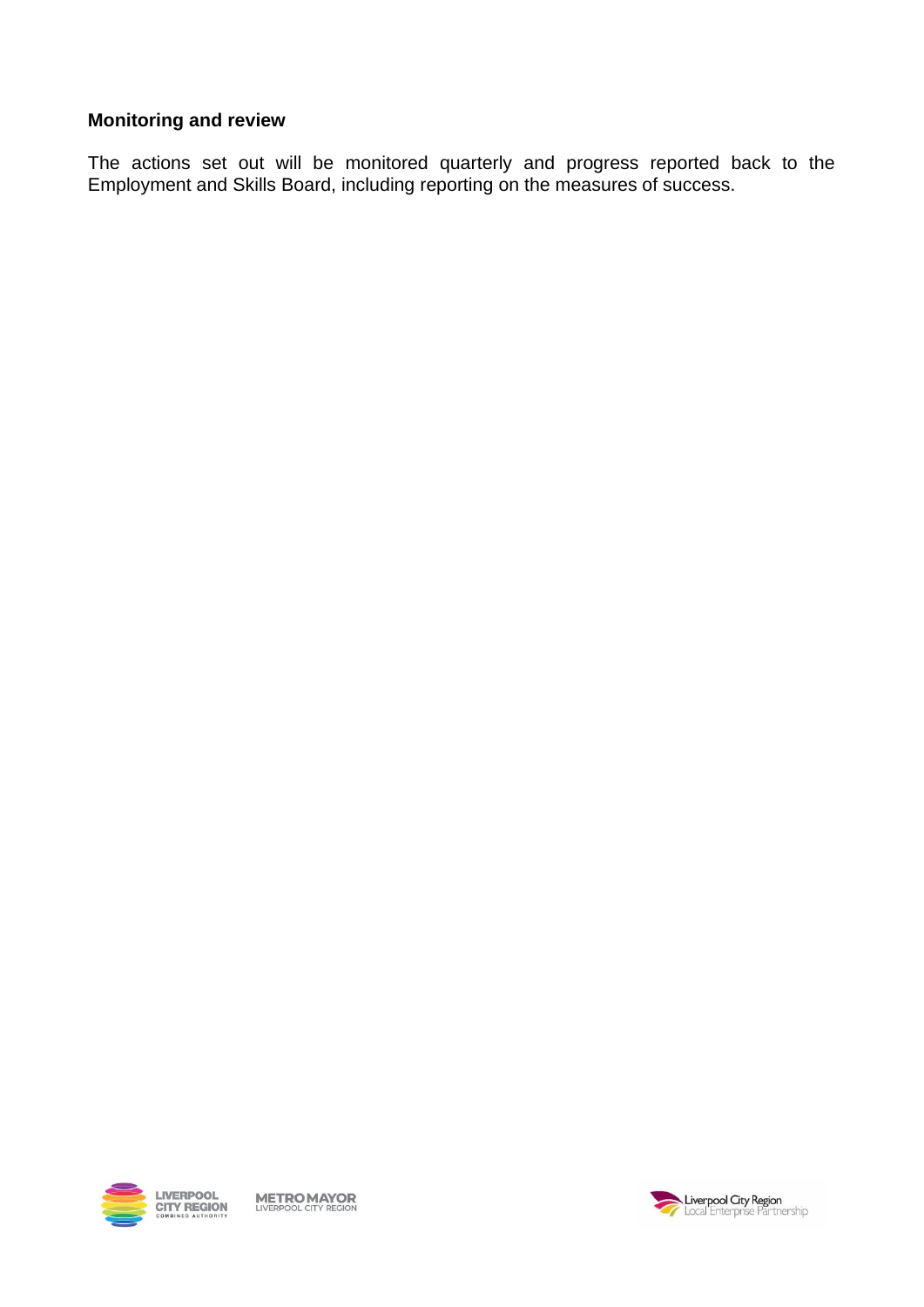5 December 2021

**Skills Action Plan 2022-23**



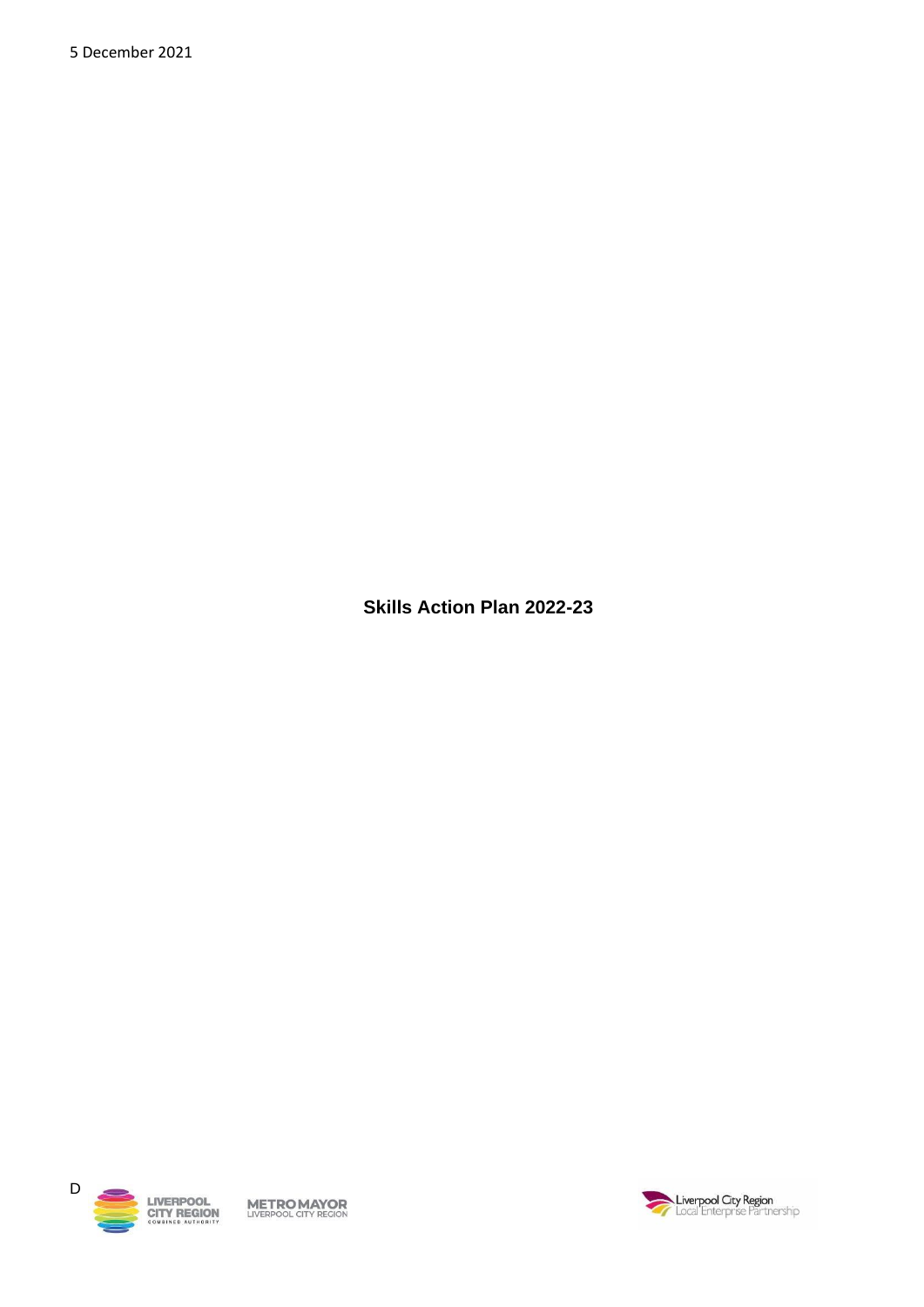**Action Plan 2022/23**

| <b>Action</b>                                                                                                                                                                                                                                                                                                                                                      | <b>Responsible</b>                                                                               |         | <b>Timescale Measure of success</b>                                                                          |  |
|--------------------------------------------------------------------------------------------------------------------------------------------------------------------------------------------------------------------------------------------------------------------------------------------------------------------------------------------------------------------|--------------------------------------------------------------------------------------------------|---------|--------------------------------------------------------------------------------------------------------------|--|
| 1. Enable newly unemployed people to get back into work quickly through locally managed or cohered employment and skills<br>programmes.                                                                                                                                                                                                                            |                                                                                                  |         |                                                                                                              |  |
| 1.1 Ensure that jobseekers can access support and programmes<br>through Work Coaches' advice: this will include facilitating<br>flexible access for young people through the local network of<br>Youth Hubs.                                                                                                                                                       | Jobcentre Plus, Councils                                                                         | Ongoing | Number of<br>jobseekers accessing<br>programmes                                                              |  |
| 1.2 Provide initial additional support for jobseekers through the Job<br>Entry Targeted Support: ensure that those with work-ready skills<br>can move quickly back into employment and ensure appropriate<br>referrals to provision intended to re-skill or upskill for available<br>opportunities.                                                                | Ingeus, Jobcentre Plus                                                                           | Ongoing | Number of people<br>engaging on programme<br>and those getting work                                          |  |
| 1.3 Expand the delivery of Sector- based Work Academies offering<br>individuals opportunities to access known available employment<br>vacancies via tailored training support, and with a differentiated<br>delivery approach across sectors (e.g. health) and learner<br>groups (e.g. victims of domestic abuse) with additional pastoral<br>support as required. | Jobcentre Plus,<br><b>Employers, Training</b><br>providers                                       | Ongoing | Number of programmes,<br>people engaged and<br>those getting work;<br>Sectors/ employers<br>accessing SWAPs. |  |
| 1.4 Provide opportunities for individuals to set up their own<br>businesses, including young people/ young adults                                                                                                                                                                                                                                                  | Jobcentre Plus,<br>Entrepreneurship<br>Hub                                                       | Ongoing | Number of new<br>business starts                                                                             |  |
| 1.5 Support out of work graduates to find graduate level<br>opportunities through jobs brokerage and work experience/work<br>placements                                                                                                                                                                                                                            | University of Liverpool,<br><b>Liverpool John Moores</b><br>University, Jobcentre<br><b>Plus</b> | Ongoing | Number of graduates<br>engaged and helped into<br>work                                                       |  |
| 1.6 Improve access to and take-up of Digital Skills Training by<br>improving the attractiveness, suitability and marketing of training<br>programmes- including alignment with DFE campaigns.                                                                                                                                                                      | <b>Combined Authority</b><br>Training providers;<br>Councils                                     | Ongoing | Number of people<br>accessing Digital Skills<br>training funded by the CA                                    |  |
| 1.7 Ensure successful implementation of the AEB 2022-2027<br>commissioning round, ensuring balance and mix of provision<br>delivers outcomes that address local skills priorities and<br>statutory entitlements.                                                                                                                                                   | <b>Combined Authority;</b><br><b>Training Providers</b>                                          |         | Number of learners<br>participating; qualifications<br>delivered- including<br>statutory entitlements.       |  |



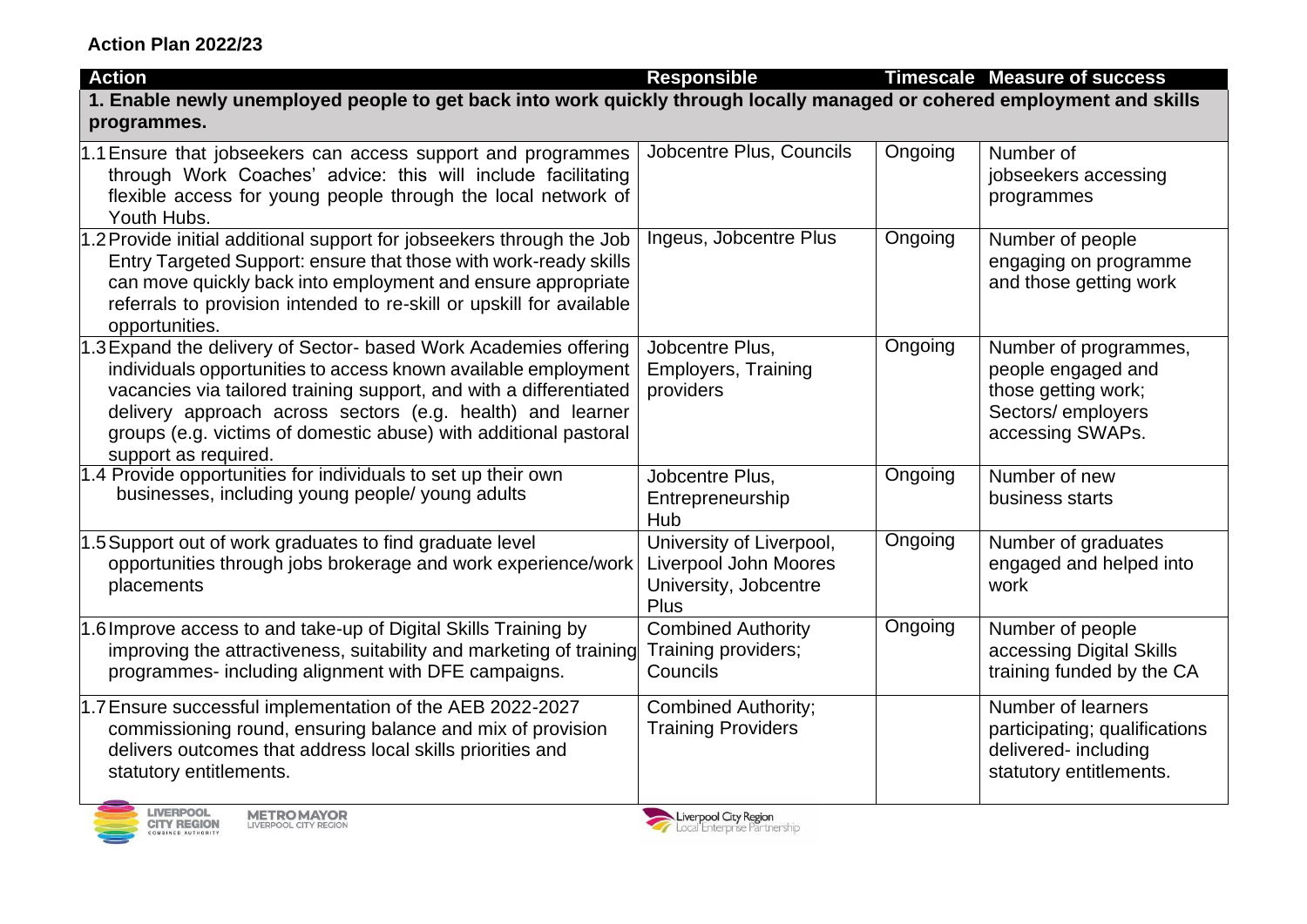| <b>Action</b>                                                                                                                                                                                                                                | <b>Responsible</b>                                                                                      |                                | <b>Timescale Measure of success</b>                                                                                                                                                         |
|----------------------------------------------------------------------------------------------------------------------------------------------------------------------------------------------------------------------------------------------|---------------------------------------------------------------------------------------------------------|--------------------------------|---------------------------------------------------------------------------------------------------------------------------------------------------------------------------------------------|
| 2. Prevent further disengagement of those furthest from the labour market, including the successful local implementation of<br>Government programmes such as Restart and further delivery of the Ways to Work and Households into Work.      |                                                                                                         |                                |                                                                                                                                                                                             |
| 2.1. Continued delivery of Ways to Work support to jobseekers who<br>need more help, to include coordinated recruitment and redundancy<br>support programmes.                                                                                | <b>Councils, Jobcentre Plus</b>                                                                         | Ongoing                        | Number of people<br>engaged and helped into<br>work                                                                                                                                         |
| 2.2. Provision of additional support to those furthest from the labour<br>market in households through Households into Work and facilitated<br>supported by an improved CRM system to support effective service<br>delivery.                 | <b>Combined Authority,</b><br>Councils, Jobcentre Plus                                                  | Ongoing                        | Number of people engaged<br>and helped into work                                                                                                                                            |
| 2.3 Engage with G4S to to ensure that Restart is targeted provision<br>and helps people into work                                                                                                                                            | Jobcentre Plus, Councils,<br><b>Combined Authority</b>                                                  | Ongoing                        | Number of people engaged<br>and helped into work                                                                                                                                            |
| 2.4 Provision of additional support to those at risk of<br>disengagement from the labour market through New Horizons                                                                                                                         | Women's Organisation and<br>consortium                                                                  | Ongoing                        | Number of people engaged<br>and helped into work                                                                                                                                            |
| 2.5 Implement the recommendation of the Positive Action in<br><b>Employment Review</b>                                                                                                                                                       | <b>Combined Authority;</b><br><b>Councils</b> ; LEP                                                     | Ongoing                        | Number of programmes<br>delivered:<br>Number of organisations/<br>businesses supported                                                                                                      |
| 2.6 Ensure that individuals are supported to acquire and apply<br>appropriate employability skills sought by employers in addition<br>to vocationally focused training needs, including addressing<br>ESOL skills needs where demand occurs. | Jobcentre Plus; Training<br>Providers                                                                   | Ongoing                        | Number of people accessing<br>employability and ESOL<br>training                                                                                                                            |
| 2.7 Deliver the Health Foundation funded Health and Employment<br><b>Integration Programme</b>                                                                                                                                               | Combined Authority;<br>University of Liverpool;<br>Liverpool John Moores<br>University.                 | Ongoing (3<br>year<br>funding) | Learning networks and<br>information exchanges                                                                                                                                              |
| 2.8 Ensure that employment and skills programmes include<br>wraparound signposting and information for those in and outside<br>of work who need support with anxiety and mental health.                                                      | Jobcentre Plus; Training<br>Providers; Councils;<br><b>Employers/ Employer</b><br>representative bodies |                                | Reduction in programme no<br>shows; attrition rates;<br><b>Reduction in numbers</b><br>absent from the workplace<br>across the LCR/ not in work<br>for reasons of mental<br>health, anxiety |
| 2.9 Deliver phase 2 of the NHS Careers Engagement Programme,<br>building on and enhancing phase 1 delivery                                                                                                                                   | <b>LCRCA</b> ; HEE                                                                                      | May 22-<br><b>Nov 23</b>       | Number of apprenticeship<br>opportunities created;<br>Number of SWAPs:<br>Number of unemployed<br>adults and young people                                                                   |



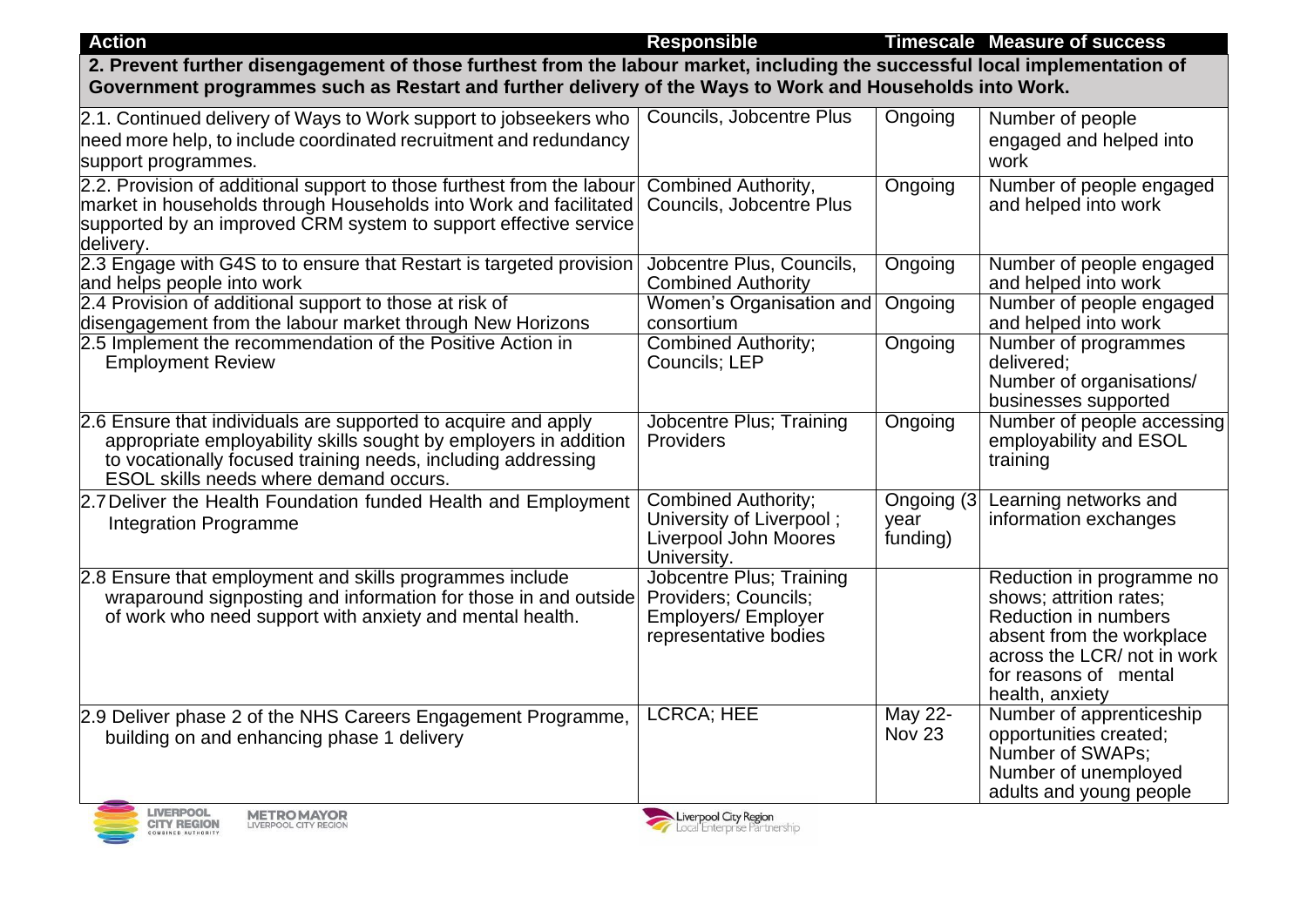| <b>Action</b>                                                                                                                                                                                                                                                                              | <b>Responsible</b>                                                               |         | <b>Timescale Measure of success</b>                                                                                                               |
|--------------------------------------------------------------------------------------------------------------------------------------------------------------------------------------------------------------------------------------------------------------------------------------------|----------------------------------------------------------------------------------|---------|---------------------------------------------------------------------------------------------------------------------------------------------------|
|                                                                                                                                                                                                                                                                                            |                                                                                  |         | engaged in careers focused<br>events                                                                                                              |
| 2.11 Ensure successful implementation and delivery of Multiply,<br>ensuring that it add value to existing provision.                                                                                                                                                                       | <b>Combined Authority; Local</b><br><b>Authorities</b>                           |         | Number of adults engaged;<br>Number of numeracy<br>qualifications achieved                                                                        |
| 3. Provide clear and relevant opportunities for people to retrain and reskill into new or higher demand roles including in work<br>progression.                                                                                                                                            |                                                                                  |         |                                                                                                                                                   |
| 3.1 Working with employers on the ESB, Sector Boards and<br>employer groups, produce and present consistent labour market<br>information via new sector focused dashboards, including the<br>development of the new LCR Insights vacancy tool                                              | Combined Authority,<br><b>LEP Sector Boards,</b><br><b>Strategic Careers Hub</b> | Ongoing | Publication of<br>relevant information                                                                                                            |
| 3.2 Promote reskilling and retraining for people and employers<br>through devolved Adult Education Budget funded provision,<br>including access to entry level English, Maths and Digital Skills-<br>including statutory entitlements                                                      | Combined Authority,<br><b>AEB</b> providers                                      | Ongoing | Number of people<br>accessing entry level<br>training                                                                                             |
| 3.3 Deliver targeted sectoral approaches to recruitment, reskilling<br>and retraining based upon input from businesses on specific skills<br>gaps and opportunities and through the design and delivery of<br>Sector Specific Services in the priority sectors of Construction and<br>Care | Combined Authority,<br>Councils, Jobcentre<br>Plus, LEP Sector<br><b>Boards</b>  | Ongoing | Number of people<br>engaged and helped to<br>retrain;<br>Number of targeted<br>sector campaigns;<br>Number of additional<br><b>Skills Brokers</b> |
| 3.4 Provide access to bespoke skills brokerage and funding for<br>training provision                                                                                                                                                                                                       | <b>Combined Authority</b>                                                        | Ongoing | Number of businesses<br>engaged and<br>employees trained;<br>grants awarded                                                                       |
| 3.5. Facilitate and promote the extension of free Level 3<br>courses for adults to address the skills gaps at all levels locally.                                                                                                                                                          | Combined<br>Authority,<br>Colleges                                               | Ongoing | Number of relevant<br>courses' starts                                                                                                             |
| 3.6. Identify learning from Digital Skills Bootcamp pilot and work<br>with successful providers to ensure delivery meets specified<br>needs of businesses ahead of future delivery                                                                                                         | Combined<br>Authority                                                            | Ongoing | Publication of learning<br>from phase 1: number of<br>people trained/ supported<br>into work                                                      |



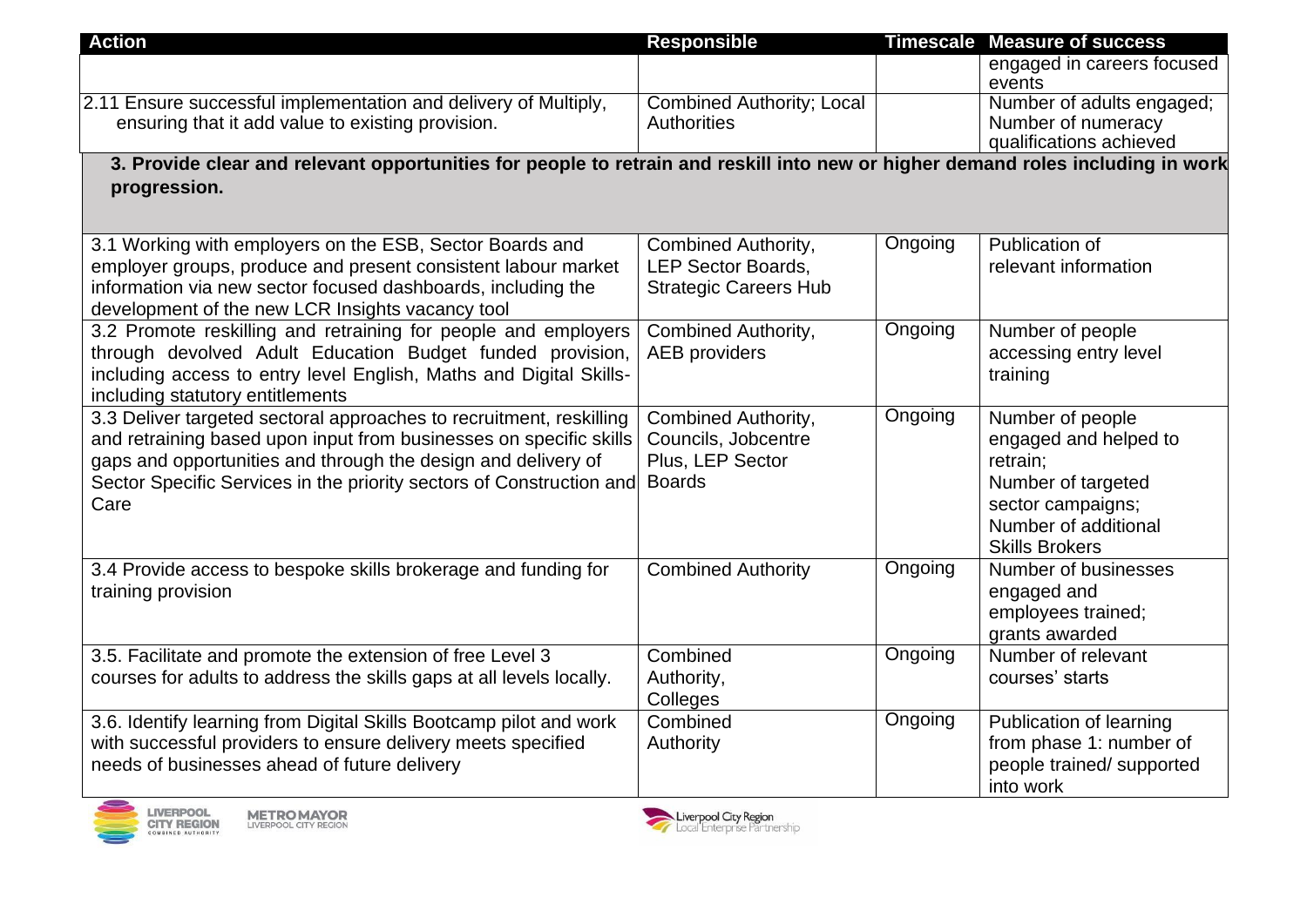| <b>Action</b>                                                                                                                                                                                                            | <b>Responsible</b>                                                                                       |                | <b>Timescale Measure of success</b>                                                              |  |
|--------------------------------------------------------------------------------------------------------------------------------------------------------------------------------------------------------------------------|----------------------------------------------------------------------------------------------------------|----------------|--------------------------------------------------------------------------------------------------|--|
| 3.7 Continue to promote Traineeships and Apprenticeships for<br>employers and learners, working with providers of training to<br>ensure provision is in place                                                            | Combined<br>Authority, ESFA,<br>Colleges and                                                             | Ongoing        | Number of traineeship<br>and apprenticeship starts                                               |  |
|                                                                                                                                                                                                                          | <b>Training Providers</b>                                                                                |                |                                                                                                  |  |
| 3.8 Deliver ESF funded Leadership and Management provision<br>to improve quality and uptake of training locally                                                                                                          | Liverpool John<br><b>Moores University</b>                                                               | Ongoing        | Number of businesses<br>engaged and employees<br>trained                                         |  |
| 3.9. Ensure that a blended delivery approach to teaching and                                                                                                                                                             | Combined                                                                                                 | Ongoing        | Learner characteristics                                                                          |  |
| learning is maximised across the provider base in order attract                                                                                                                                                          | authority;                                                                                               |                | participating on funded                                                                          |  |
| a wider cohort of learners including those in and out of work                                                                                                                                                            | Providers                                                                                                |                | programmes e.g.<br>employed learners                                                             |  |
| 4. Ensure training and skills development meets the current and future needs of people and employers, using quantitative LMI<br>and qualitative local evidence to underpin investment priorities;                        |                                                                                                          |                |                                                                                                  |  |
| 4.1 Develop, agree and implement focused business led sectoral<br>skills action plans for 2022/23, including approaches to<br>recruitment and retention that includes an increased focus on<br>onboarding and mentoring. | <b>LEP Sector</b><br>Boards,<br>Combined<br>Authority                                                    | March<br>2022  | <b>Publication of sectoral</b><br>skills plans                                                   |  |
| 4.2 Increase the number of businesses who are involved in<br>identifying and developing curricula and qualifications (in line with<br>Skills for Jobs recommendations.                                                   | <b>LEP Sector Boards,</b><br><b>Combined Authority,</b><br>Colleges, Training<br>providers, Universities | Ongoing        | Number of<br>businesses<br>involved; Test and<br>Learn pilots; New<br>learning aims<br>developed |  |
| 4.3 Review existing provision for technical skills training at Levels<br>4 and 5 and identify areas for development and improvement<br>ensuring lessons learned from L4-L6 short course trial are<br>incorporated        | Colleges, Training<br>providers, Universities                                                            | Spring<br>2022 | Publication of report<br>with areas for focus                                                    |  |
| 4.4 Address gaps in gaps in LMI by commissioning additional work<br>focused on specific sectors to better articulate job role level skills<br>needs and demystify progression pathways                                   | <b>Combined Authority,</b><br><b>LEP Sector Boards</b>                                                   | Ongoing        | Publication of range of<br>additional sectoral material<br>to include progression<br>pathways    |  |



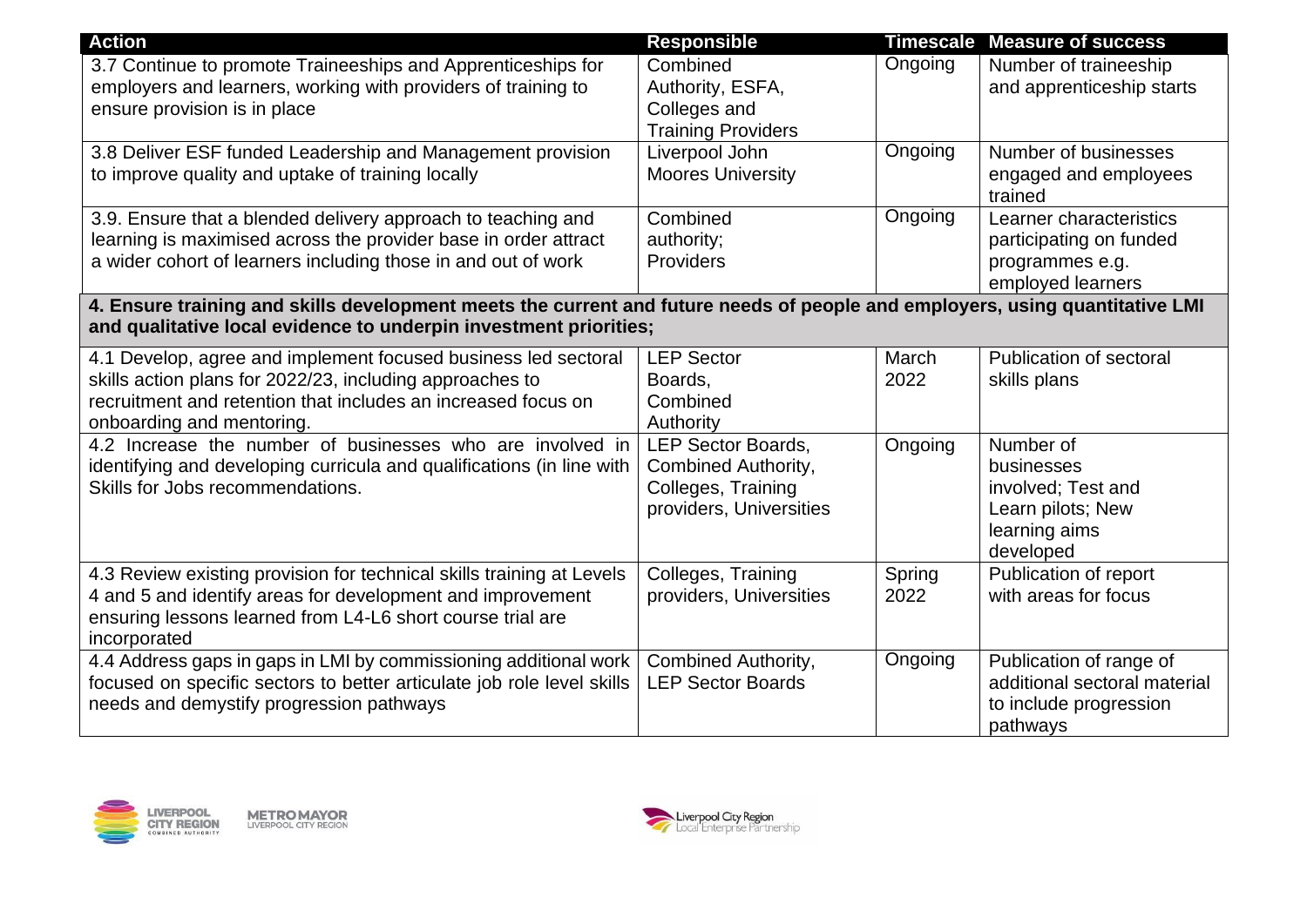| <b>Action</b>                                                                                                                    | <b>Responsible</b>             |                  | <b>Timescale Measure of success</b> |  |
|----------------------------------------------------------------------------------------------------------------------------------|--------------------------------|------------------|-------------------------------------|--|
| 4.5 Design and implement joined up Liverpool City Region wide                                                                    | Combined Authority,            | Autum            | Publication of review of            |  |
| approach to offer and access work placements (via different                                                                      | Growth Platform,               | n 2021           | routes and implementation           |  |
| routes including an app) for school students to ensure equity of                                                                 | Employers, Schools             |                  | of joined up offer                  |  |
| access to opportunities and mentors; to encourage more SMEs                                                                      |                                |                  |                                     |  |
| to take part                                                                                                                     |                                |                  |                                     |  |
| 4.6 Identify ways of better supporting tutors, advisers and learners                                                             | <b>Combined Authority</b>      | Sector           | Awareness of tutors,                |  |
| to become more aware of local labour market employment                                                                           |                                | <b>Boards</b>    | advisers and learners               |  |
| opportunities and entry routes                                                                                                   |                                |                  |                                     |  |
| 4.7 Support existing and new providers in the development and                                                                    | Combined Authority,            | Ongoing          | Availability of new courses         |  |
| delivery of new curriculum areas, delivery pedagogies and                                                                        | Colleges and training          |                  | based upon employer<br>demand       |  |
| facilities- including AEB Test and Learn Pilots,                                                                                 | providers                      |                  | Learners engaged                    |  |
| 4.8 Embed and extend T level delivery in the City Region including                                                               | Colleges and training          | Ongoing          | Number of T levels on offer         |  |
| working with employers to offer industry placement opportunities                                                                 | providers; Growth Platforrm    |                  |                                     |  |
| 4.9 Work with colleges and training providers to ensure that there                                                               | <b>Combined Authority,</b>     | Ongoing          | Assessment of responsive            |  |
| is a resilient and responsive training provision locally which meets                                                             | Colleges, Training             |                  | and resilient provision locally     |  |
| the needs of residents and employers, including the delivery of the                                                              | providers                      |                  |                                     |  |
| Provider Improvement Fund: this should include recruitment and                                                                   |                                |                  |                                     |  |
| retention of high- quality teachers and Governors                                                                                |                                |                  |                                     |  |
| 5. Additional focused and targeted support for young people to support transition into the workplace and access employment       |                                |                  |                                     |  |
| opportunities including access to high quality Careers Education, Information Advice and Guidance.; ensuring those with          |                                |                  |                                     |  |
| disabilities and/or learning difficulties are able to access such support; supporting Councils to fulfil their statutory duties. |                                |                  |                                     |  |
| 5.1. Deliver statutory duties to support young people and ensure                                                                 | Local Authorities,             | Ongoing          | Proportion of 16-18 year            |  |
| effective local provision is in place to meet this need                                                                          | <b>Combined Authority</b>      |                  | olds who are NEET                   |  |
| 5.2 Review the service offer in each Youth Hub to ensure Young                                                                   | DWP, Councils and              | <b>July 2022</b> | Number of Youth Hubs                |  |
| People can access additional appropriate support as needed-                                                                      | Local Partners;                |                  | Number of young people              |  |
| including access to the Metro Mayor's Young Person's guarantee.                                                                  | <b>Combined Authority</b>      |                  | accessing additional                |  |
|                                                                                                                                  |                                |                  | support;                            |  |
|                                                                                                                                  |                                |                  | Range of services available         |  |
| 5.3 Ensure that more young people are able to benefit from                                                                       | <b>Councils plus Salvation</b> | Ongoing          | Number of Supported                 |  |
| Supported Internships to support transition into employment,                                                                     | Army                           |                  | Internships and                     |  |
| and in particular increasing the number of employers able to                                                                     |                                |                  | proportion securing                 |  |
| provide opportunities.                                                                                                           |                                |                  | work afterwards                     |  |



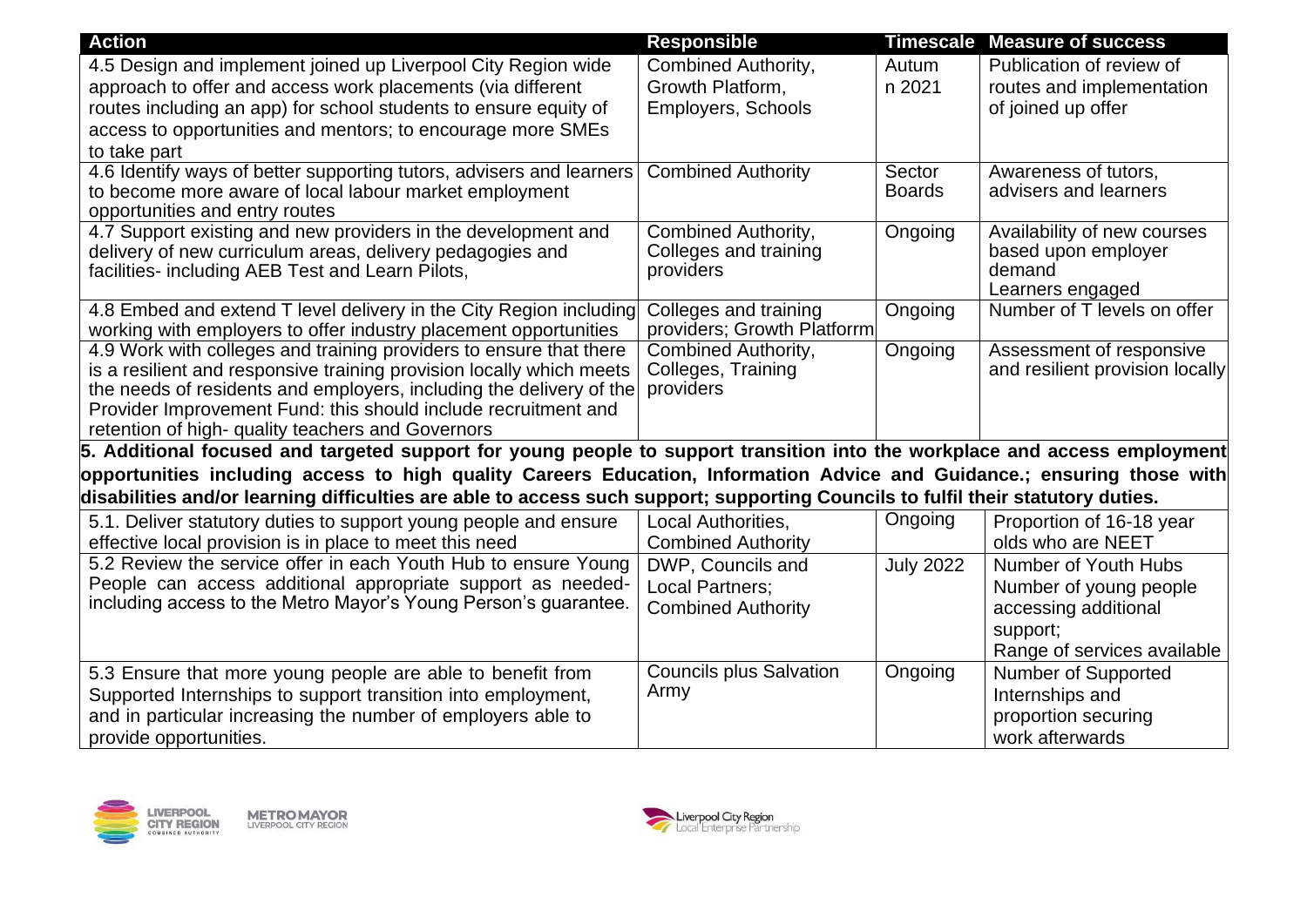| <b>Action</b>                                                                                                                                                                                              | <b>Responsible</b>                                                                     |                                                                         | <b>Timescale Measure of success</b>                                                                                                                                              |
|------------------------------------------------------------------------------------------------------------------------------------------------------------------------------------------------------------|----------------------------------------------------------------------------------------|-------------------------------------------------------------------------|----------------------------------------------------------------------------------------------------------------------------------------------------------------------------------|
| Deliver Careers and Enterprise Company nationally<br>5.4<br>funded programmes locally, supporting young people to<br>receive high quality Careers Education, Information, Advice<br>and Guidance support - | Growth Platform- plus<br><b>Strategic Careers Hub</b><br>partners                      | Ongoing<br>until Aug.<br>2022 with<br>funding for<br>years<br>expected. | Number of Enterprise<br>advisers:<br>Number of schools engaged<br>and participants on<br>subsequent programme;<br>Schools' progress<br>against the 8 Gatsby<br><b>Benchmarks</b> |
| <b>5.5.</b> Pilot and test new and innovative approaches to work<br>experience and work placements in the Health and Social<br>Care sectors that supports pre/post-16 transition phases of<br>education    | <b>LCR Careers Hub/ Growth</b><br>Platform; CA; HEE;<br><b>Employers; Universities</b> | From Jan<br>22                                                          | Number of pupils engaged;<br>Number of employers<br>involved in the design and<br>delivery                                                                                       |
| <b>5.6.</b> Successful implementation of the Young Person's<br>Guarantee with an initial focus on those aged 18-21.                                                                                        | <b>Combined Authority;</b><br>Councils; DWP; Youth<br><b>Focussed Organisations</b>    | From early<br>2022                                                      | Number of young people<br>aged 18-21 supported.                                                                                                                                  |
| 5.7 Procure, redevelop, and launch the new BE MORE LCR<br>Careers Portal to support young people and adults, and those<br>who work with them, to access high quality CEIAG and<br>employment support.      | <b>Combined Authority</b>                                                              | January -<br>September<br>2022 then<br>ongoing                          | Number of users                                                                                                                                                                  |
| 5.8. Identify and deliver improved approaches to supporting<br>care leavers into employment across the City Region                                                                                         | Councils; DWP; Combined<br>Authority                                                   | <b>From</b><br>January<br>2022                                          | Number of care leavers<br>supported into further<br>learning and/ or<br>employment                                                                                               |



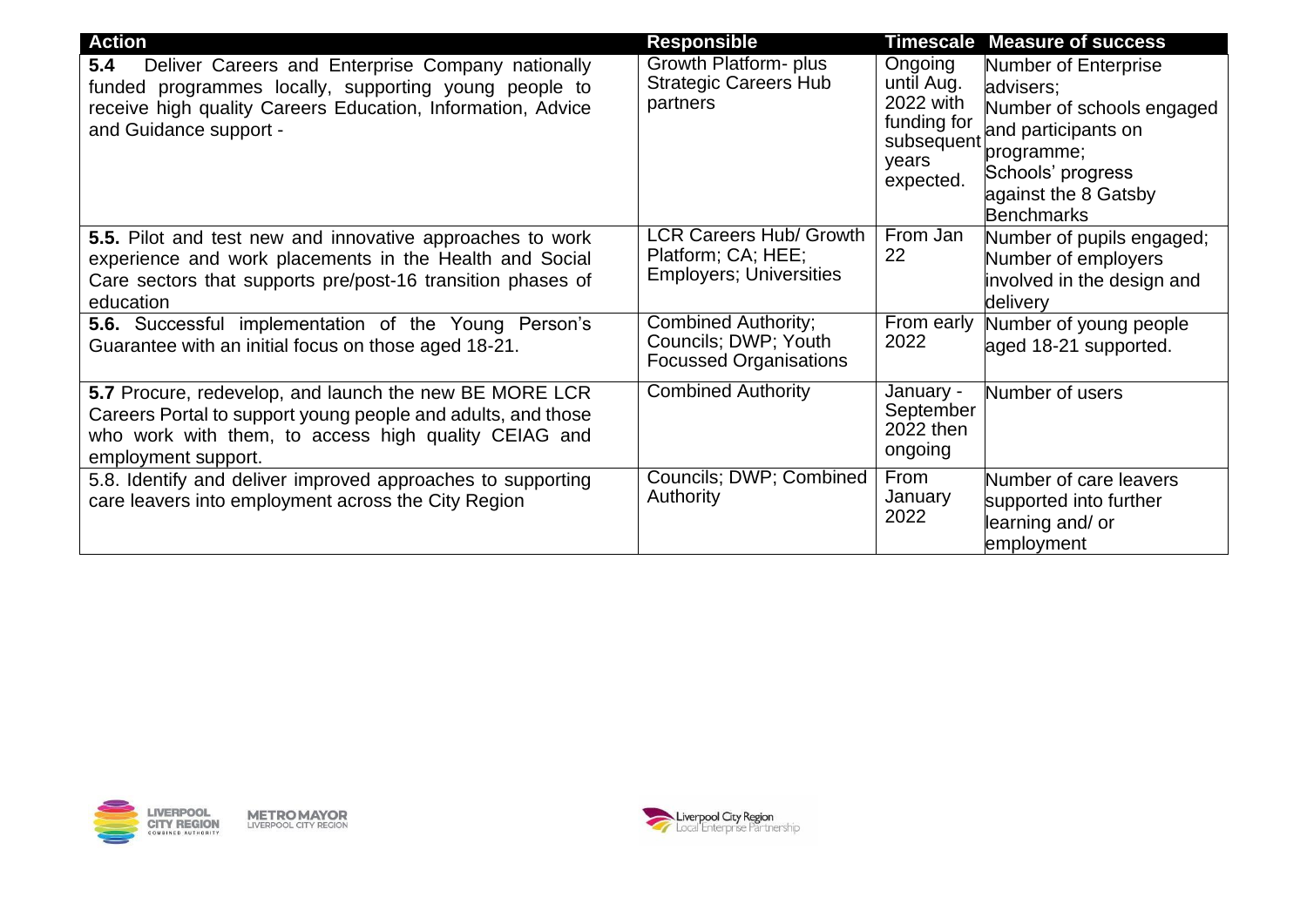### **Sectoral skills needs**

### 1. Visitor Economy

- 1.1 The visitor economy is vital to the whole of the Liverpool City Region and acts as a major driver of economic growth and prosperity. It is worth more than £4.2bn worth of GVA a year to our economy providing 52,000 jobs. The serious, significant and immediate threat and challenge to the hospitality sector and other areas of the Visitor Economy brought about by the impact of the health pandemic on trading conditions has been significant and there is the risk that the sector has reduced by £1.5bn in recent months.
- 1.2 Employers in the sector have indicated that survival must be the *immediate* focus and supported by the required skills interventions to support this. The importance of future skills planning and addressing known skills shortages remains as this will help survival and longer term recovery; there must be a focus within the sector, and with support from partners, to ensure both the survival and recovery of the of businesses within and linked to the Visitor Economy connecting to, and benefitting from, both national and local packages of support.
- 1.3 Building resilience and market diversification will need massive investment in digital skills to help deliver the services that will build back consumer confidence resulting from Covid, the capacity to exploit new market opportunities (both product and communication) and generate operating efficiencies. The delivery of the priorities must be through of employer led programmes (particularly through key stakeholders such as the LHA). This relates to their ability (and willingness) to take responsibility of the delivery and conception of skills strategy programmes, the removal of red tape that can lead to missed opportunities when quick decision making is needed, as well as the ability to pump prime long lasting commercial relationships with the skills providers such as City & Guilds. This includes the pilot traineeship programmes, Visitor Economy Week, Skills Passport and the Global Hospitality Certification pilot with City and Guilds. The summary of requirements is set out below:
	- Generic Skills Training, focus on key service delivery items Barista Service, Table Service, Bed making, Telephone answering, Basic Customer Services, Bar Training;
	- Support for those in employment in Industry to learn next stage progression dealing with Staff, Mental Health, difficult Customers, etc;
	- Financial Training for Intermediate Staff e.g. Wage control, cost percentages;
	- Role Development Chef Skills, Social Media Skills, Financial Skills for Management, personal development of others;
	- Hospitality Career Marketing giving the LCR students, parents, people on what a successful and rewarding industry this can be for employment; and
	- Ensuring Schools open their doors to hear and engage with Hospitality Businesses to share the joy of working in this great Industry.
- 1.4 Whilst the long term persistent and serious skill shortages and skills gaps in particular occupational areas will remain and need to addressed as part of recovery, there will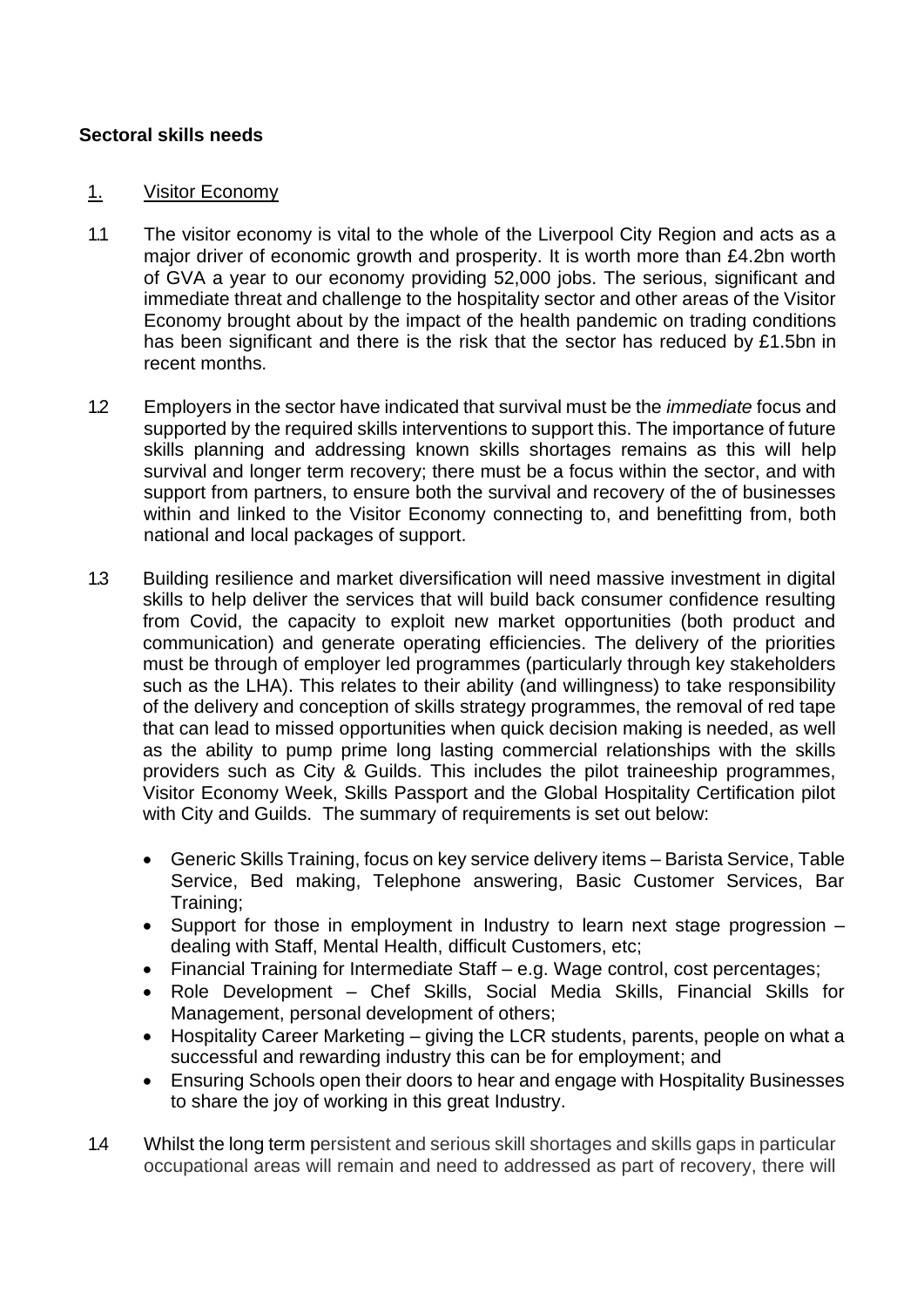be more immediate needs to support people who lose their jobs or businesses: finding creative way of supporting them before then re-engaging them into the workforce will be essential if the sector is to bounce back quickly. Those people based and team based skills (customer service; presentation skills IT; business awareness; attention to detail; resilience; multi- tasking) will be attractive to other sectors and employers will need to compete hard to attract these again.

### 2. Professional and Business Services (including finance)

- 2.1 The Professional and Business Services sector adds more GVA to our local economy almost double the amount of the nearest other sector Growth Area. It supports an estimated 93,000 jobs across 12,000 companies and generates more than £4.2 billion per annum in economic activity.
- 2.2 The sector has specialism in wealth and fund management and in business services for the health and life science and maritime industries. The primary areas of business activity, within the sector, include accountancy; insurance; legal services; head office functions; and other professional occupations. The sector has strong skills supply, in particular from among graduates of the City Region's universities and increasing numbers entering apprenticeships straight from school.
- 2.3 A number of areas of the sector are facing challenges and business disruption brought about by the move to online digital services; enforced homeworking associated with the COVID-19 pandemic has resulted in different business practices being adopted. Whilst in some cases this has led to increases in efficiency and productivity, it has raised issues including making it harder for new recruits to be fully inducted into new organisations, supporting existing staff especially with well-being and mental health, being able to capture new business and clients and for recognising the need to upskill existing employees. The sector has indicated that key competencies as well as particular skills are in demand, in particular:
	- Change management and cultural change skills to address challenges and business disruption brought about by the move to online digital services and other disruptive business practices- such as increased levels of remote working.
	- Enhanced digital and data analytical skills- such as artificial Intelligence and digital processing, establishing how best to integrate new skills within traditional methods;
	- Entrepreneurship, in particular, business innovation and development skills,
	- Increasingly heavy emphasis on ways of working and competencies critical thinking and complex problem solving, effective communication, creativity and collaboration;
	- Improve competency in business and personal resilience; and
	- Training digitally in professional disciplines
- 3. Advanced Manufacturing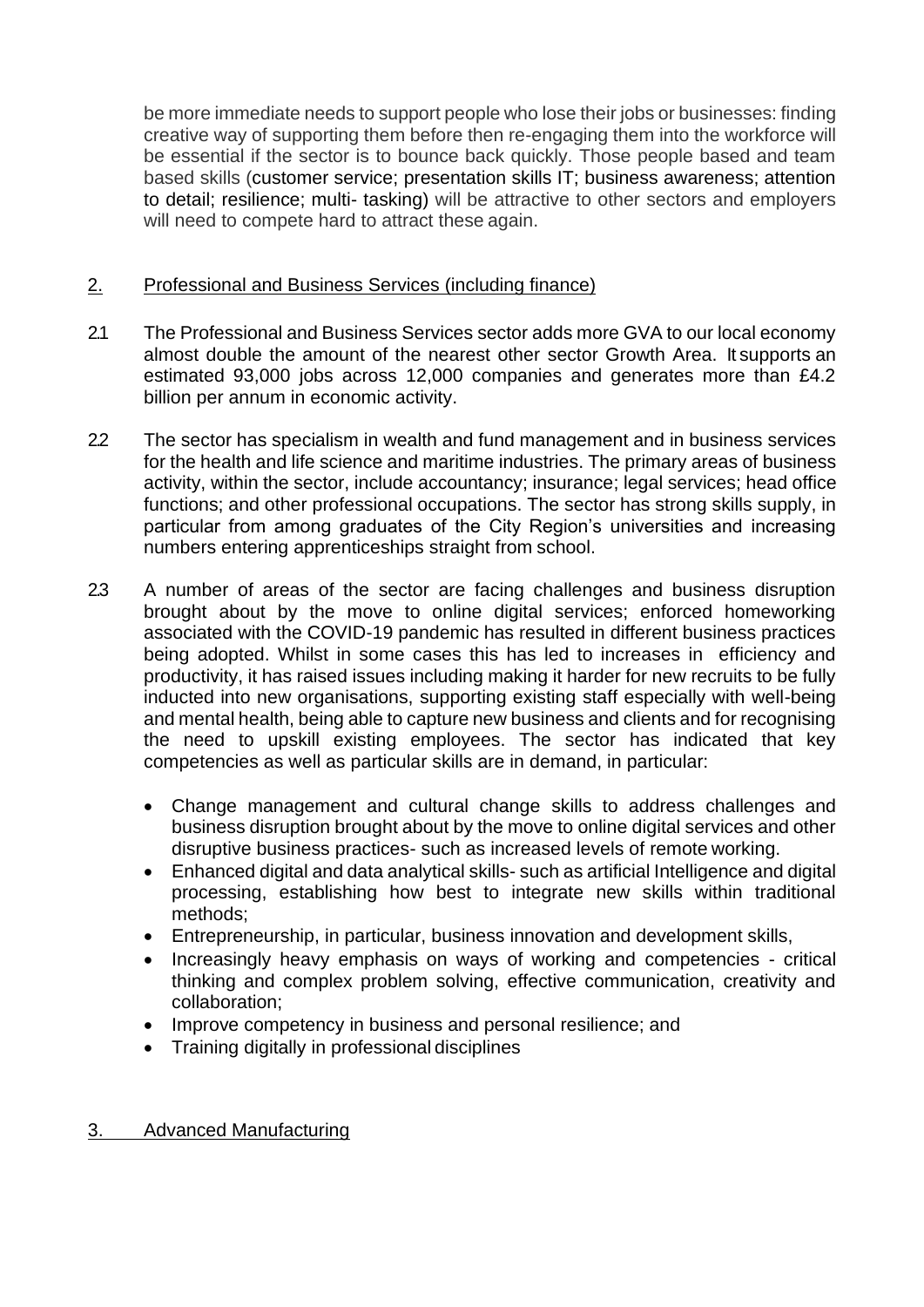- 3.1 Advanced manufacturing makes a vital contribution to the local and national economy, providing over 47,000 jobs and over £4.3bn of GVA to the LCR economy, The sector, broadly defined, covers a wide range of activity including chemicals and pharmaceuticals, automotive, metal products, electronics and manufactured fuels.
- 3.2 The sector is strong in the City Region, experiencing both employment growth and increased GVA. The sector has an ageing workforce, with ONS data for the City Region indicating that 37% of workers are aged 50+. Automation and the harnessing and application of digital technologies is increasing in prevalence and general demand for STEM skills remains strong due to replacement demand. The sector needs more candidates to progress into roles in the sector; research from local higher education institutions indicates that only 24% of STEM graduates actually take up STEM occupations six months later after graduation: this is despite large numbers of students undertaking courses in departments rated as world class in research areas.
- 3.3 Additional skills needs and issues include:
	- Further development of leadership and management skills that also includes change management;
	- Digital Skills (addressing the concern around 'digital natives') and to work sideby-side interacting with technological business solutions such as increased use of Robotics and the impact of wider policies and customer demands on the manufacturing process e.g. Low Carbon and environmental factors influencing the demand for electric vehicles;
	- The need to support education and skills providers to better connect those who have studied STEM subjects to transition/ progress into STEM job roles and to retain those that do; and
	- Improved communication of the many varied career opportunities- including the terms and conditions on offer to attract more entrants.
- 3.4 Advanced Manufacturing is competing to attract STEM applicants with most other sectors and there needs to be renewed focus on targeted promotion of the sector as well as a focus on managing and retaining Millennials / Generation X.

### 4. Health and Care

- 4.1 Human Health and Social Work activities is the largest sector by employment representing 12.5% of total employment in England and 14% in the North West. It is an especially significant employment area within the Liverpool City Region economy where it represents almost 18% of total employment. Adding in Life Sciences means that over 125,200 people are working in these sectors, adding £4.4 billion of GVA to the local economy and accounting for 20% of all jobs across the City Region.
- 4.2 Nationally, Government (based on labour market and sector body evidence) has identified a number of skills shortage areas:
	- Healthcare practice managers;
	- Residential, day and domiciliary care managers and proprietors;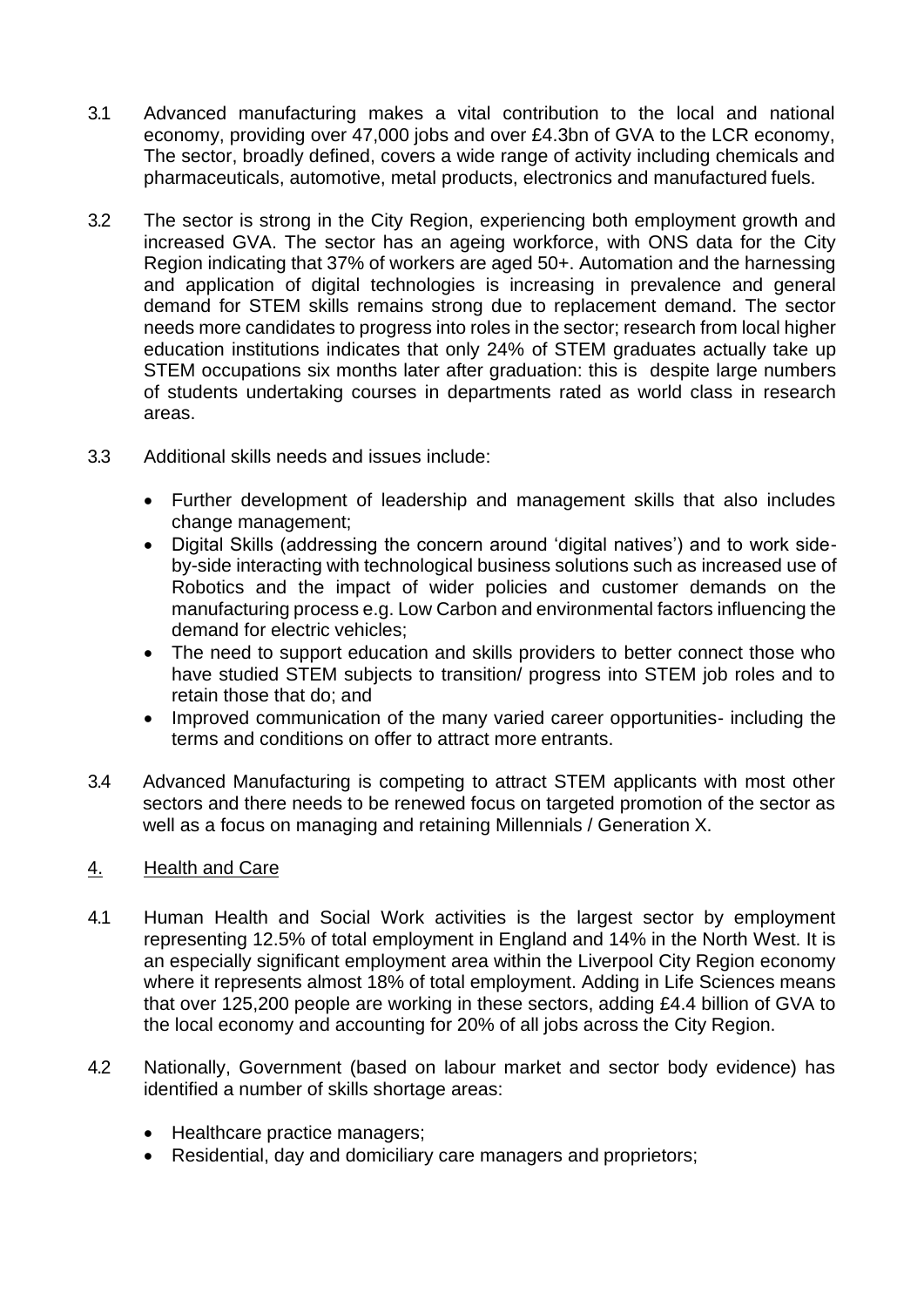- Dispensing opticians;
- Pharmaceutical technicians;
- Medical and dental technicians;
- Health associate professionals;
- Nursery nurses and assistants;
- Nursing auxiliaries and assistants;
- Dental nurses; and
- Senior care workers
- 4.3 This is mirrored locally with additional needs specified by employers as critical areas for attention and development:
	- Nursing staff and Nursing Skills (NHS, but also residential care homes): growing the nursing cadet programme and apprenticeships as a talent pipeline ;
	- Securing a more diverse workforce, especially tackling under- represented groups which can help address the ageing workforce;
	- Healthcare assistants (NHS);
	- Carers, Support Workers, Personal Assistants and Senior Care Workers and reablement carers to support patients to manage after a period of illness ;
	- Care Certificate qualified employees that ensures standards and the skills and behaviours required for delivering excellent and safe care;
	- English and maths/ functional skills- which prohibits progression and access to the professions (e.g. Nursing) for both existing staff and new recruits;
	- Project management and operational management and leadership skills are as much in demand in the NHS as elsewhere; and
	- ESOL for those with the critical vocational skills and job role competencies
- 4.4 Given the health challenges in the City Region, we need to develop a workforce that has more experience of dealing with the diseases that result from this deprivation, including diabetes, cardiovascular disease, certain cancers and mental health. There is also a lot of potential around upskilling the current workforce and local delivery of these skills for easy access- although English and maths is increasingly a barrier.

### 5. Life Sciences

5.1 Liverpool's Knowledge Quarter brings together the city's assets in life sciences, education and healthcare. With world leading specialisms in infectious diseases, personalised medicine, digital health, and sports science, it will be one of the largest academic and clinical campuses in the UK on completion of its new hospitals. The power and value of Science and Technology and its application across the health sector has become even more centre stage as a consequence of the Covid-19 health pandemic. Over the medium term, the processes used by our large biopharmaceutical organisations will change to the next generation of pharmaceuticals that is already been seen today. This will focus around the development of advanced therapeutics, nanoparticles, gene therapies and cell therapies which will bring a whole host of different skills sets that we need to be prepared for. The great news for the City Region is that we already have some great assets in this space through our research institutions, and the full benefits of these need to be more widely spread to for impact.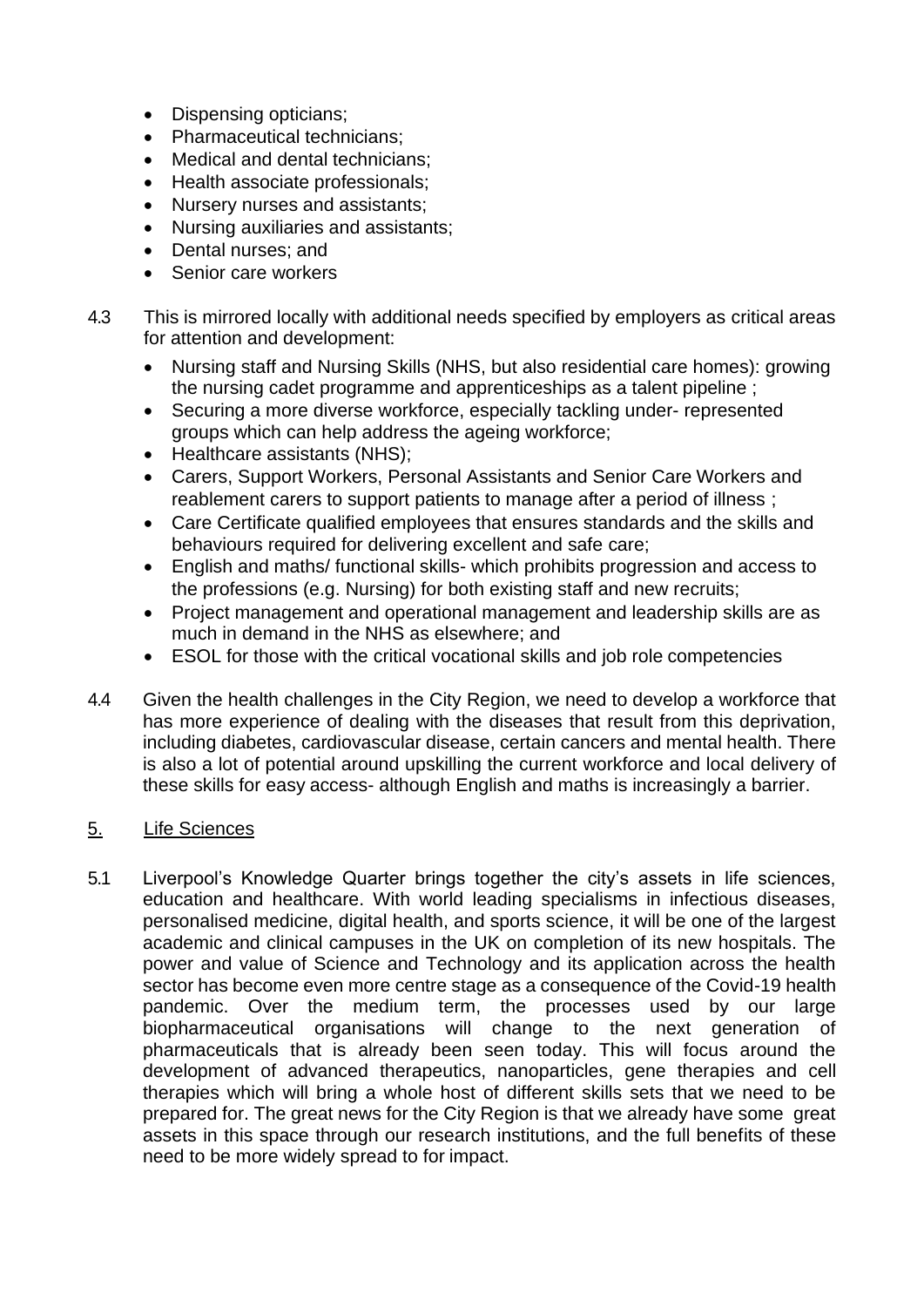- 5.2 In keeping with the national trends, specialised skills required for particular occupations are deemed to be in short-supply by employers, whilst other skills are in demand from employers e.g. cyber security. The SIP Life Sciences 2030 Skills Strategy has highlighted a number of 'pinch points' where skills gaps (lack of specific skills across the workforce) and skills shortages (insufficient quantity of workers) exist in the UK Life Sciences industry sector. The nature of the life sciences sector means that a variety of roles and progression pathways exist up to level 7 and local skills demand mirrors the needs articulated in the national skills strategy, in particular.
	- Digital, computational and statistical literacy;
	- Leadership skills;
	- Communication skills;
	- Translation and commercialisation skills;
	- Work experience and the ability to apply specialist knowledge in a workplace setting;
	- Skills updates to reflect technological and regulatory change;
	- Skills for cross-team and cross-disciplinary working;
	- Identifying and promoting entry- level opportunities
	- Succession planning for an ageing workforce;
	- Promotion and facilitation of agile careers;
	- Holistic sales and marketing skills;
	- Data analysis and interpretation (within Laboratory Technician Roles); and
	- Cyber security.

### 6. Construction

- 6.1 Construction is made up of a wide variety of trades, from traditional wet trades such as plastering and bricklaying, to new trades including off site manufacturing, modular or system buildings, green technologies, digital generated designs, and professional roles in architecture and many more. The sector has contributed over £25 billion (ONS) Gross Value Added (Balanced) to Liverpool City Region's renaissance in the last 20 years. The workforce of the Liverpool City Region is smaller than predicted future demand, and broadening diversity remains a priority: there is an ageing workforce at professional and trades level which risks widening the skills gaps in the years to come.
- 6.2 Construction has traditionally been, and remains, one of the most volatile sectors and skilled construction and building trades occupations has a high proportion of selfemployed workers compared to employed workers. This is an important feature of the sector to note in the immediate post Brexit period as being sponsored by, or attached to, an employer provides relative advantages under the Government's new migration system.
- 6.3 Apprenticeship numbers have been broadly static over recent years, and there is more work that needs to be done with employers to stimulate the creation of quality and sustainable apprenticeships. This will be to developing a skilled and motivated workforce of the future.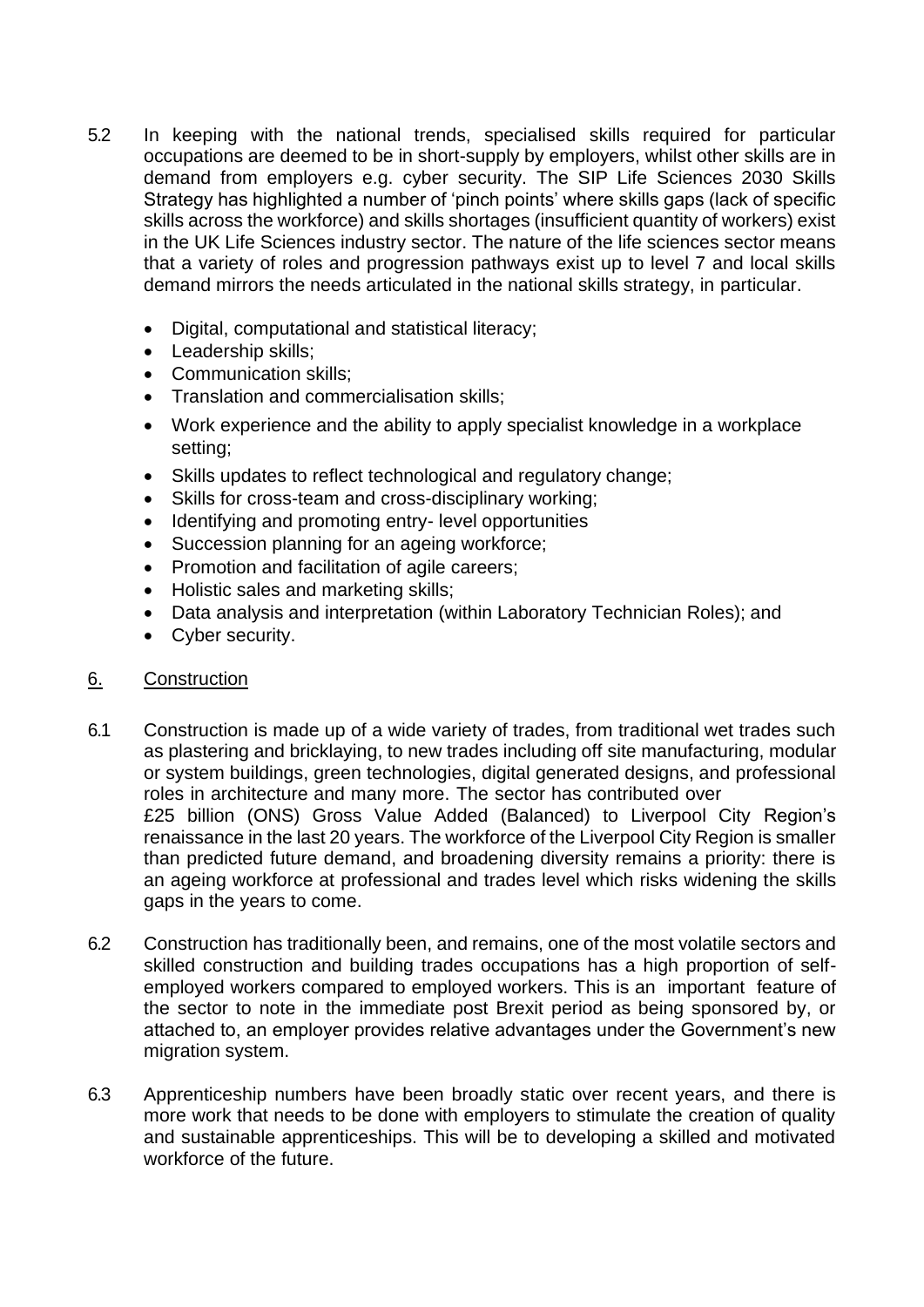- 6.4 Locally, and based on employer and sector bodies feedback, Skills Shortages/under supply of people has been highlighted in the specific occupational areas, as shown in the list below:
	- Glaziers;
	- Bricklayers (time-served);
	- Painters and decorators;
	- Civil Engineers;
	- Surveyors;
	- Wood Trades and interior fit-out;
	- Construction Project Managers;
	- Design managers, floor layers and electronics;
	- Electricians; and
	- Heritage Construction skills which can be linked in particular to place-based specific regeneration activities locally.
- 6.5 Anecdotal evidence suggests that construction activities relating to residential home property improvements has resulted in some rebalancing of employment activity away from commercial property strengthening demand for plasters and plumbers. Generally, most construction occupations earn less than median incomes relative to the rest of the economy.

#### 7. Maritime and logistics

- 7.1 Maritime and Logistics is a key employment and wealth generating sector for Liverpool City Region. There are over 2,000 businesses operating in the sector, employing over 26,000 people in 2016, which is 4.2% of the region's workforce. Employment in the sector has grown significantly in Liverpool City Region, with 12,000 jobs created between 2010 and 2016, mainly in transport and warehousing. There has been significant growth of late linked to the growth in online purchasing associated with the current health crisis.
- 7.2 The sector is increasingly at the forefront of automation, innovation and the application and use of technology to support and improve the way customer needs are met. Whilst previous engagement with employers suggested that relatively fewer skills shortages existed, further discussions with employers and those who work with the sector is indicating that this is changing with disruptions brought about by the health pandemic, as well as Brexit. Businesses are having to respond rapidly to the economic shocks and changes in customer demand and behaviour and view the need to attract and retain a skilled and flexible workforce as a priority. Employment and Skills related priorities include:
	- Engineering skills which now include increased used of robotics, automation and data management (cross-over areas of the advanced manufacturing sector);
	- Low Carbon and decarbonisation skills (logistics);
	- Digital skills (existing workforce) and the need to respond to new customer expectations and ways of working, especially in the areas of logistics to respond to the huge rise in e-commerce trade and the associated requirements;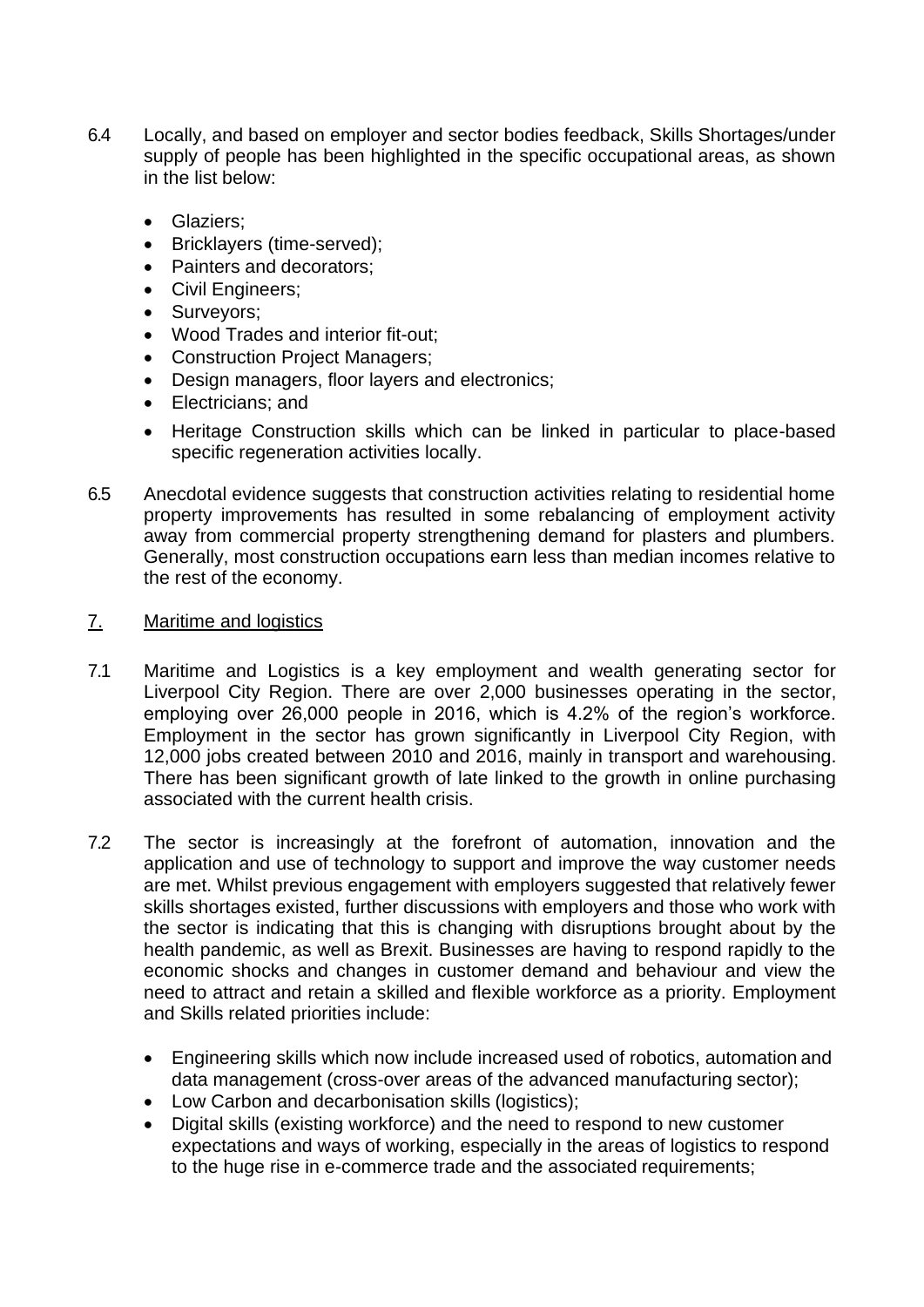- HGV and other distribution vehicle drivers (average age of HGV drivers is 55);
- Retraining in new customs documentation and other requirements necessitated by being outside of the EU (Rules of Origin, Regulatory Alignment and so on);
- An ageing workforce: succession planning management and leadership skills (noting the high proportion of employees aged over 50);
- Identification of entry level and progression opportunities to promote a more diverse workforce;
- Improved communication of the varied career opportunities to attract and retain new entrants, especially the maritime sector to address historical views of what the sector does and how it works;
- Work readiness and employability (attitudes); and
- More flexible and modular learning that includes analytical and communication skills.

### 8. Digital and Creative

- 8.1 Employing more than 21,150 people with over 3,980 businesses, the Digital and Creative Sector is critical to the economic performance of the City Region as both a sector and an enabler for all sectors. The Technology sector is the highest paying in the City Region with a median salary of £40,000. Some roles within this sector are undertaken through self-employment and combined with other roles. There is increasing demand for digital skills from basic through to advanced/niche as well as fusion skills (combination of digital and sector specific skills applied in other job roles, in other sectors). Local skills needs include:
	- MS Office Suite, especially MS Excel;
	- Web website design, build, programming: building databases and systems including AI capabilities;
	- User Experience development, design and research;
	- Search Engine Optimisation and Payment per Click online promotion, optimisation planning and execution, analytics;
	- Content creation content planning, copywriting, photography / videography, storyboarding, scripting and editing, platform management;
	- Social Media paid and organic, campaign design, execution, development and evaluation;
	- Graphic Design Adobe skills, InDesign, Photoshop, Illustrator etc.; and
	- Business to Business Skills: communication; management of and working with Clients, assertiveness; planning; and attention to detail.
- 8.2 In addition, large businesses name their main skills challenges as Cloud & DevOps, Content management and marketing technologies administration and management, Service delivery management – web technologies and support services, Software Engineering, Product Owners/Managers and Digital Transformation.
- 8.3 There is an increasing need for the developing of fusion digital skills, whereby enhanced digital skills are required to undertake the necessary functions of the role. This applies across a range of roles and underlines the need for all employees to increase their digital and coding skills.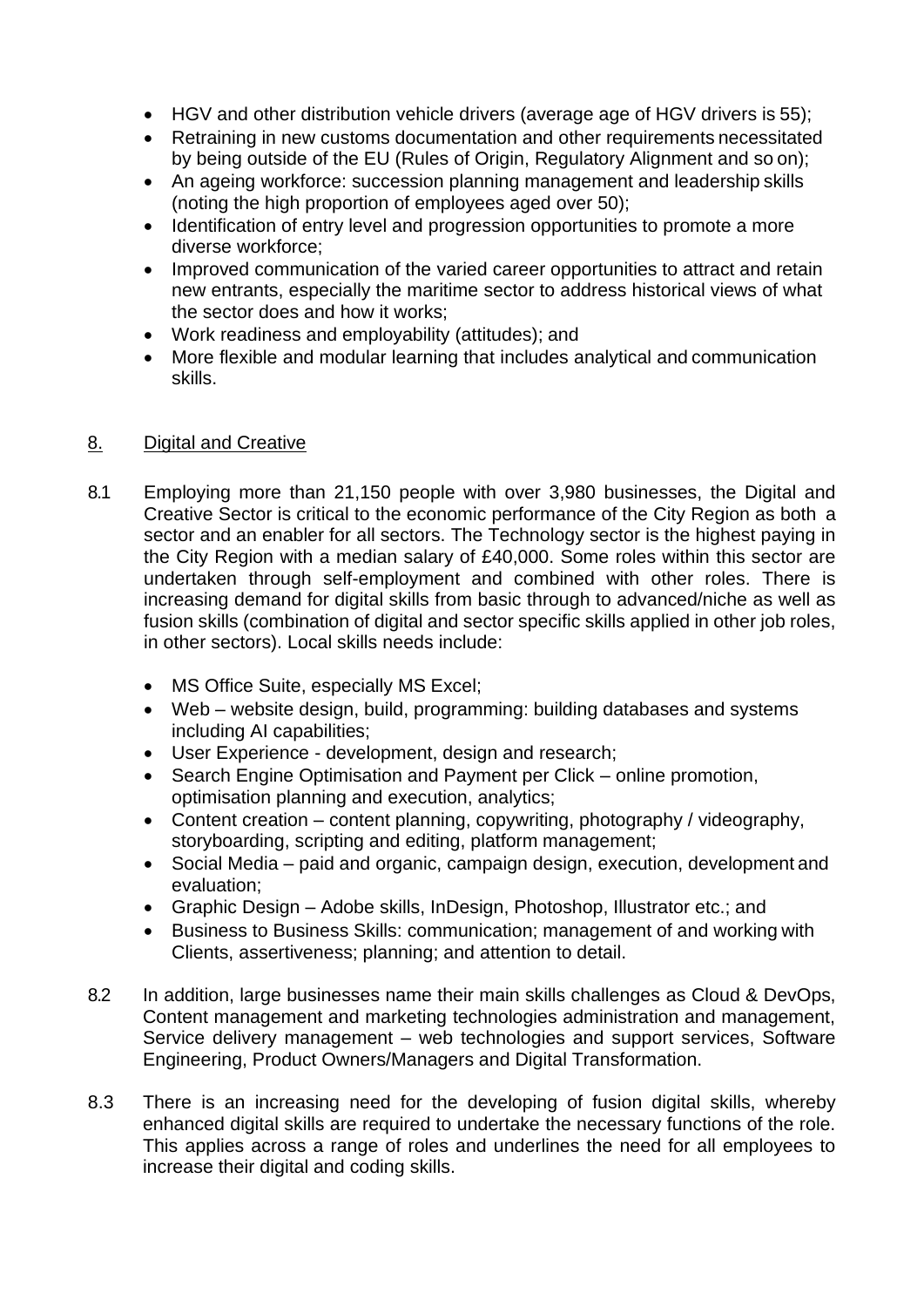## 9. Green Jobs

- 9.1 Liverpool City Region has a target date for reaching net carbon neutrality by 2040. In order to achieve this we need to both develop and expand the use of renewable energy sources, as well as use existing and new forms of energy more efficiently, whilst also reducing unwanted and undesirable pollutants that have negative health and environmental impacts. Businesses operating in the Low Carbon Economy are not only an important pillar of the Liverpool City Region Economy, but are at the forefront global shifts towards clean and efficient use of energy. Beyond the compelling environmental and health imperatives, there are significant economic advantages that Liverpool City Region is well-placed to benefit from.
- 9.2 The City Region is well placed to capture a range of opportunities which could made a significant impact in moving towards carbon neutrality. These include Mersey Tidal Power Project and a Hydrogen Economy Programme plus Refurbishing and Retrofitting Housing. Geographically and geologically the Liverpool City Region is well placed, with a range of low carbon and energy business capabilities; the low carbon sector employs 27,000 people, working for 1,400 companies, contributing £2 Billion to the LCR economy.
- 9.3 The diversity of business activity in the Low Carbon economy is mirrored by the wideranging jobs and the skills required by employers in the sector. While there are specialist skill sets in some areas of Low Carbon activity, a majority of skills are rooted in engineering, manufacturing and construction occupations.
- 9.4 The lack of specific pathways into Low Carbon economy careers requires employers to compete within the labour market for the best skills and talent. More work is required to understand and respond to the precise sector and job role skills requirements, and to address underlying weaknesses in the supply of labour and skills in the sector- currently and in the future. Further analysis work will help address the need to:
	- Increase the number of young people entering and progressing in the sector;
	- Capitalise on changing trend towards Low Carbon energy efficiency;
	- Improve workforce skills in line with sector and job level needs; and
	- Raise awareness of Low Carbon economy drivers across the wider workforce (what it means for businesses and those in employment in these businesses).
- 9.5 Whilst greater precision and definition is required at the job role level, current skills priorities include:
	- Science, research, engineering and technology professionals;
	- Science, engineering and technology associate professionals;
	- Skilled metalworkers:
	- Electrical and electronic trades;
	- Skilled construction and building trades;
	- Process, plant and machine operatives; and
	- Elementary trades and related occupations.